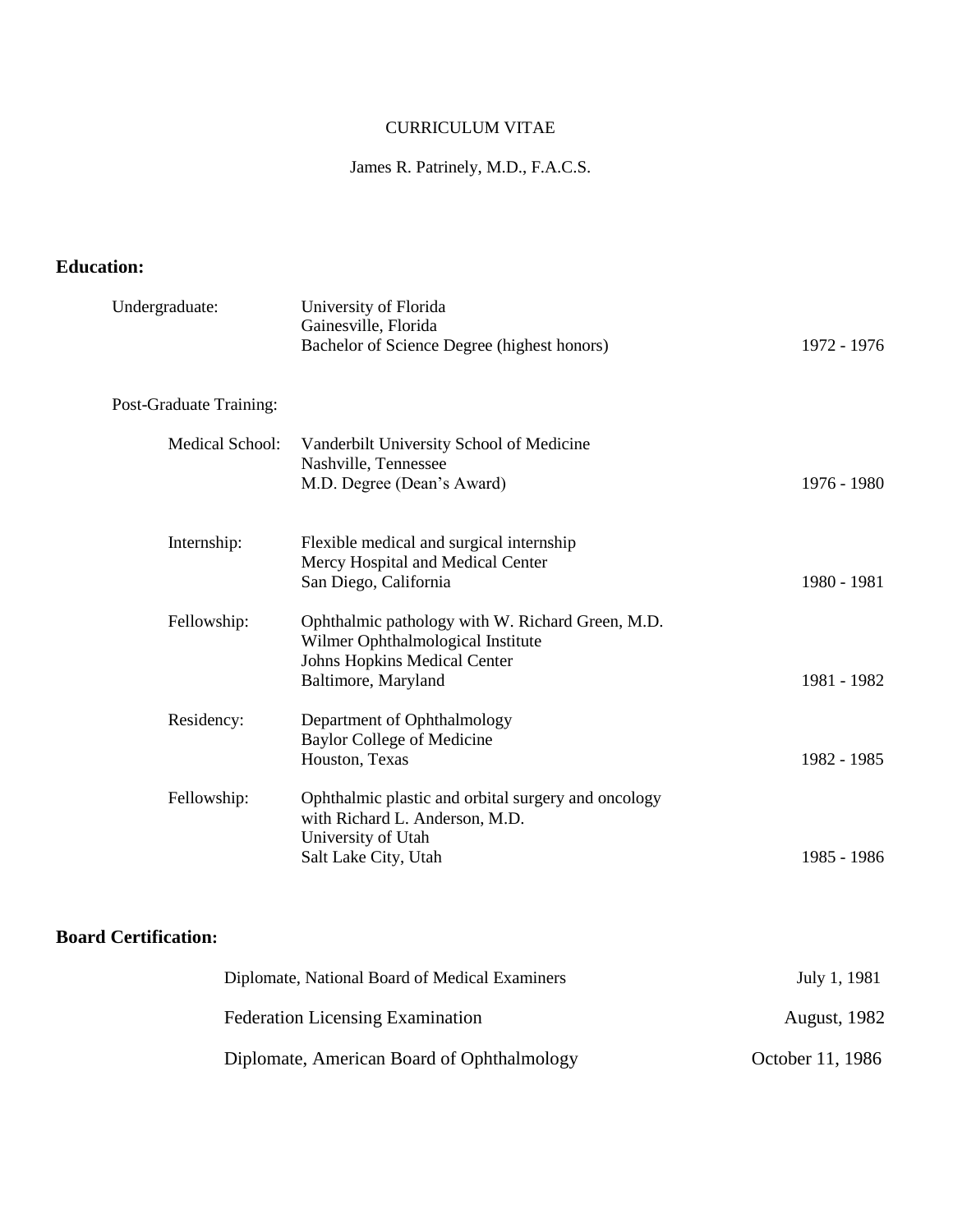## **Medical Licensure:**

| State of Maryland | $D26757$ (inactive)     | August 6, 1981   |
|-------------------|-------------------------|------------------|
| State of Texas    | G2202                   | August 29, 1982  |
| State of Utah     | 08107-1001-1 (inactive) | June 6, 1985     |
| State of Florida  | ME-0049837              | December 8, 1986 |

# **Academic Appointments:**

| Associate Professor of Ophthalmology<br><b>Baylor College of Medicine</b><br>Houston, Texas                                                                                                   | 1991-1997    |
|-----------------------------------------------------------------------------------------------------------------------------------------------------------------------------------------------|--------------|
| <b>Assistant Professor of Ophthalmology</b><br><b>Baylor College of Medicine</b><br>Houston, Texas                                                                                            | 1986-1991    |
| <b>Associate Professor of Plastic Surgery</b><br><b>Baylor College of Medicine</b><br>Houston, Texas                                                                                          | 1991-1997    |
| <b>Assistant Professor of Plastic Surgery</b><br><b>Baylor College of Medicine</b><br>Houston, Texas                                                                                          | 1986-1991    |
| Clinical Associate Professor (Head and Neck Surgery)<br>Clinical Associate Surgeon (Ophthalmology)<br>University of Texas MD Anderson Cancer Center<br>Houston, Texas                         | 1996-present |
| Clinical Assistant Surgeon (Ophthalmology)<br><b>Clinical Assistant Professor</b><br>(Department of Head and Neck Surgery)<br>University of Texas MD Anderson Cancer Center<br>Houston, Texas | 1991-1999    |
| Clinical Associate Professor of Ophthalmology<br><b>Baylor College of Medicine</b><br>Houston, Texas                                                                                          | 1997-present |
| Clinical Associate Professor of Plastic Surgery<br><b>Baylor College of Medicine</b><br>Houston, Texas                                                                                        | 1997-present |
| Clinical Associate Professor of Plastic Surgery<br><b>MD Anderson Cancer Center</b><br>Houston, Texas                                                                                         | 1999-present |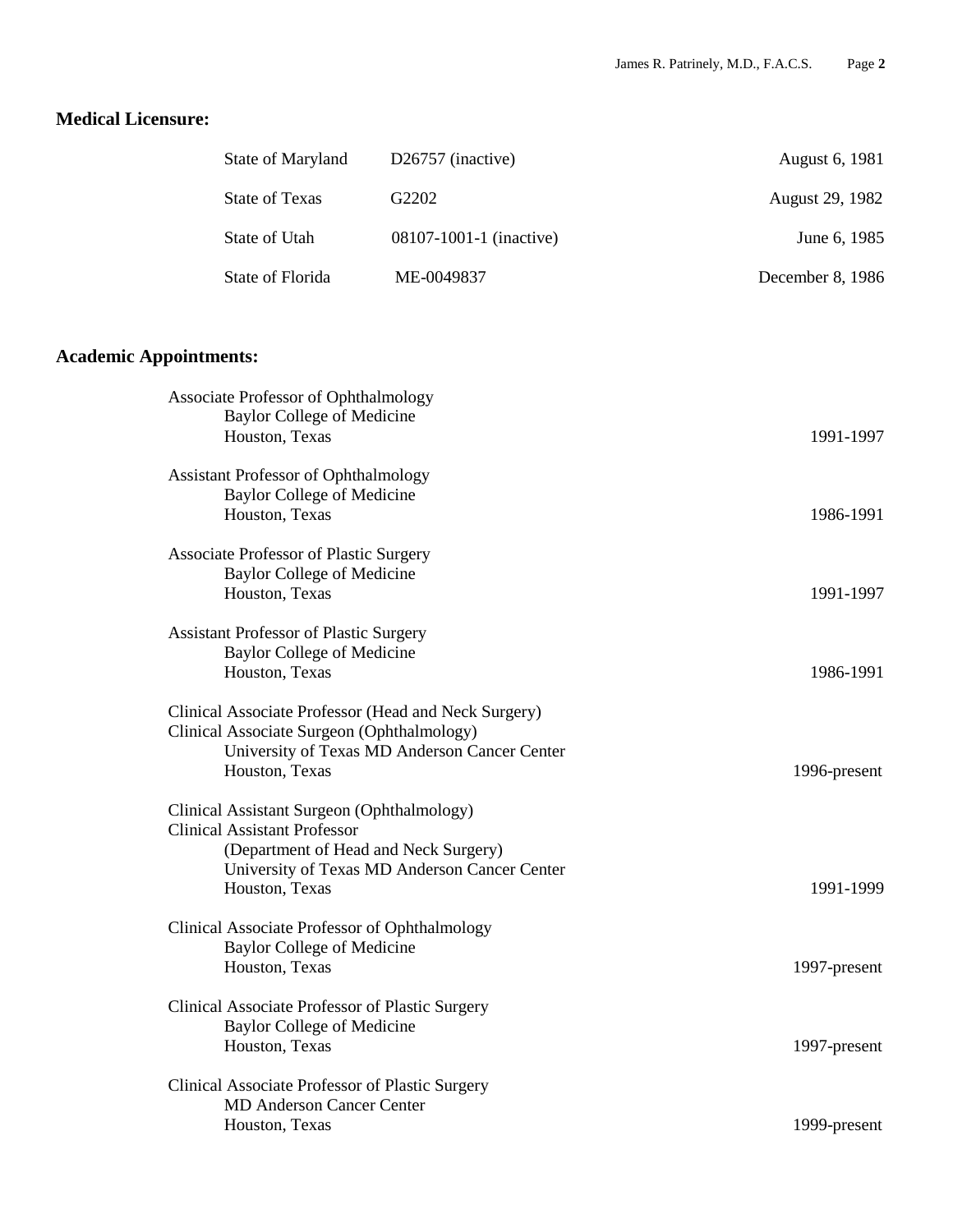#### **TEACHING INFORMATION**

| Medical student teaching: | full-time elective rotation, 6 months per year                                                                                                                                                                |
|---------------------------|---------------------------------------------------------------------------------------------------------------------------------------------------------------------------------------------------------------|
| Resident training:        | 30 hours per week at Plastic Eye Surgery Associates, Texas Children's<br>Hospital, and Ben Taub General Hospital (plastics and orbital clinics),<br>daily rounds and operating room teaching and supervision. |

Postdoctoral Clinical Fellow training:

| Hector M. Marines, M.D.<br>Instituto de Tecnologico, Monterrey, Mexico | March 1990 – March 1991 |
|------------------------------------------------------------------------|-------------------------|
| Miguel Huerta, M.D.<br>Naucalpan, Mexico                               | July 1990 – August 1991 |
| Charles N.S. Soparkar, M.D., Ph.D.<br>(Oncology Fellow)                | July 1994 – June 1995   |
| Gonzalo Blanco, M.D.<br>University of Valladolid, Spain                | July 1997 – June 1998   |
| Joseph Davidson, M.D.<br>McGill University, Montreal, Canada           | July 1998 – June 1999   |
| Jamie Wong, M.D.<br>McGill University, Montreal, Canada                | July 1999 – June 2000   |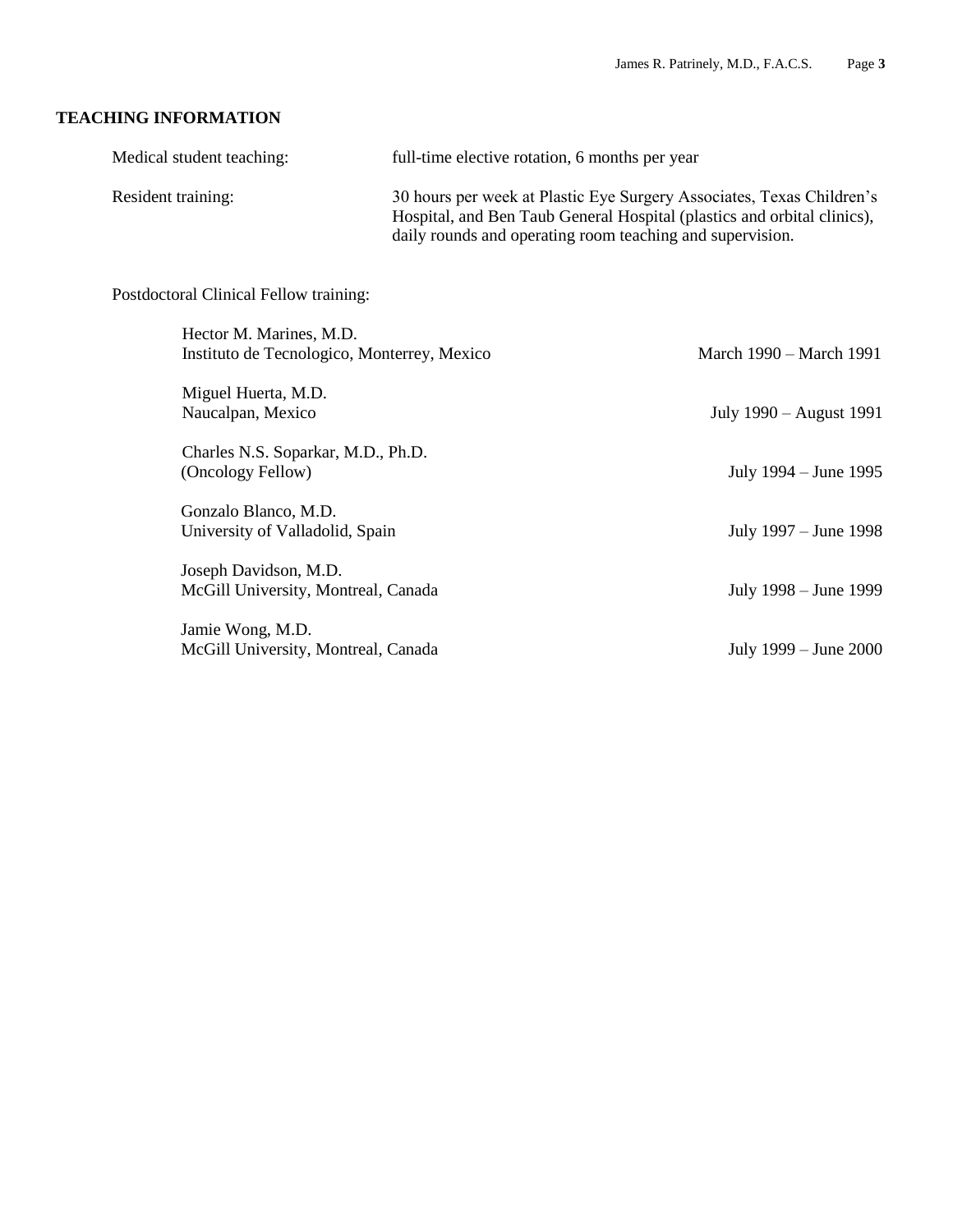### **Other information**:

Honors and Awards:

| Dean's Award, Vanderbilt University School of Medicine                                                                                                                | 1980        |
|-----------------------------------------------------------------------------------------------------------------------------------------------------------------------|-------------|
| Selected for The Best Doctors in America, 1st Edition<br>Publisher: Woodward/White Inc., Aiken, South Carolina                                                        | 1992 - 1993 |
| Physician's Recognition Award, American Medical<br>Association                                                                                                        | 1992 - 1995 |
| Selected for The American Academy of Ophthalmology<br>Honor Award                                                                                                     | 1994        |
| Selected for The Best Doctors in America, 2nd Edition<br>Publisher: Woodward/White Inc., Aiken, South Carolina                                                        | 1994 - 1995 |
| Physician's Recognition Award with Special Commendation<br>for Self Directed Learning, American Medical Association                                                   | 1995 - 1998 |
| Selected for The Best Doctors in America: Central Region<br>Publisher: Woodward/White Inc., Aiken, South Carolina                                                     | 1996 - 1997 |
| 1997 Benign Essential Blepharospasm Research<br>Foundation, Inc. Hall of Fame Honoree                                                                                 | 1997        |
| Selected for The Top Docs, Inside Houston Magazine                                                                                                                    | 1998 - 2000 |
| Selected for The Best Doctors in America, 3rd Edition<br>Publisher: Woodward/White Inc., Aiken, South Carolina                                                        | 1997 - 1998 |
| Selected as "Best for Eyes" in The Best Plastic and Reconstructive<br>Surgeons: Listed by Procedure and by Major U.S. City. Media<br>Perspectives, Gilroy, California | 1999        |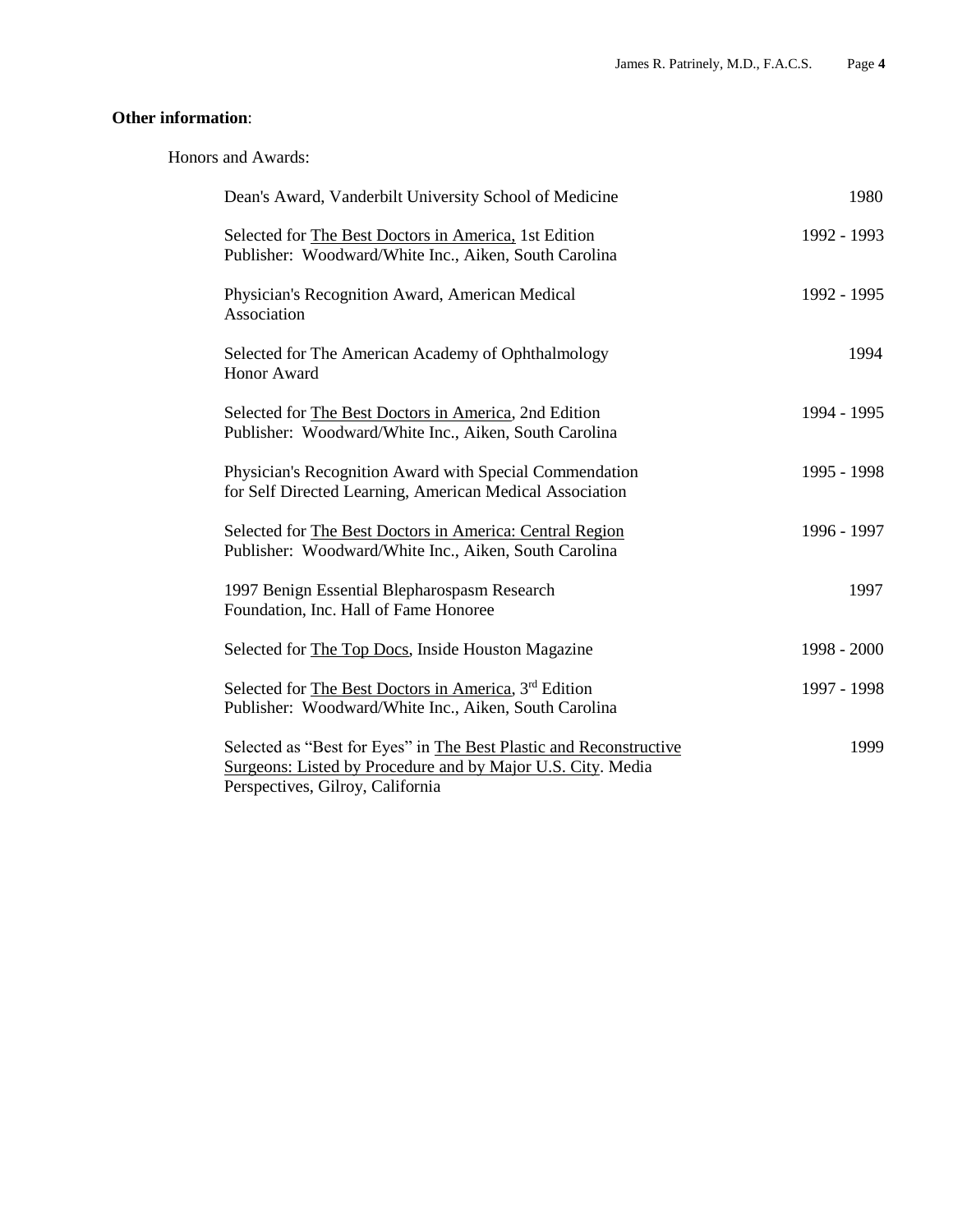### **Professional Societies**:

| American Medical Association                                           | 1976-present |
|------------------------------------------------------------------------|--------------|
| John Hopkin's Wilmer Resident's Association                            | 1981-present |
| <b>Texas Ophthalmological Association</b>                              | 1982-present |
| American Academy of Ophthalmology                                      | 1982-present |
| John Hopkins Medical and Surgical Association                          | 1982-present |
| Association for Research in Vision and Ophthalmology                   | 1984-1988    |
| <b>Contact Lens Association of Ophthalmologists</b>                    | 1984-1992    |
| American Association of Ophthalmic Pathologists                        | 1984-present |
| Georgiana Dvorak Theobald Ophthalmic Pathology Society                 | 1985-present |
| Pan-American Association of Ophthalmology                              | 1985-1994    |
| <b>Texas Medical Association</b>                                       | 1986-present |
| Houston Ophthalmologic Association                                     | 1986-present |
| Harris County Medical Society                                          | 1986-present |
| American Society of Ophthalmic Plastic & Reconstructive Surgery        | 1987-present |
| International Society for Ophthalmic Pathology                         | 1988-present |
| Texas Society of Ophthalmology and Otolaryngology                      | 1992-1997    |
| The Orbital Society (invitation only)                                  | 1993-present |
| American College of Surgeons                                           | 1995-present |
| Associate, European Society of Oculoplastic and Reconstructive Surgery | 1998-present |
| American Cleft Palate-Craniofacial Association                         | 1999-present |
| <b>Escambia County Medical Society</b>                                 | 1998-present |
| Florida Medical Association                                            | 1998-present |
| Florida Ophthalmological Association                                   | 1998-present |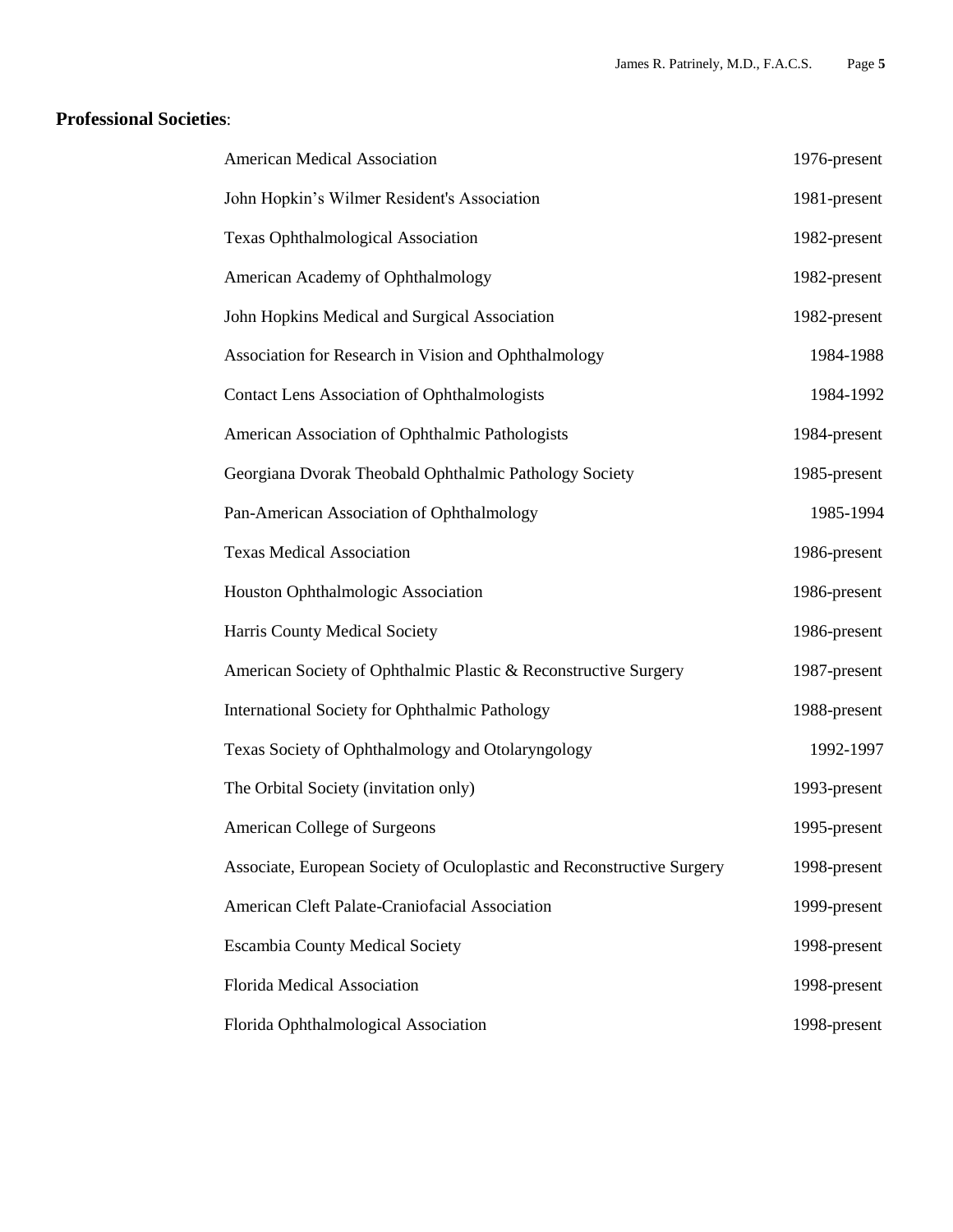### **RESEARCH INFORMATION**

National Scientific Participation:

Review panels and committees:

| Medical Education Director, American Association of Ocularists                                                                                                    | 1989-present |
|-------------------------------------------------------------------------------------------------------------------------------------------------------------------|--------------|
| Medical Advisory Board, Benign Essential<br>Blepharospasm Research Foundation Inc.                                                                                | 1990-present |
| Grant Review Panel, Allegheny-Singer Research Institute                                                                                                           | 1991         |
| Medical Advisory/Research Committee,<br>The Thyroid Foundation of America                                                                                         | 1991-present |
| Scientific Reviewer, Ophthalmology                                                                                                                                | 1991-present |
| Scientific Reviewer, Archives of Ophthalmology                                                                                                                    | 1991-present |
| Medical Advisory Board, Ellman International Inc.                                                                                                                 | 1992         |
| Medical Advisory Board, Porex Surgical Inc.                                                                                                                       | 1992-present |
| Ophthalmology Knowledge Assessment Program<br>(OKAP) Committee, American Academy of Ophthalmology                                                                 | 1993-present |
| Basic and Clinical Science Course, Section 7, Orbit, Eyelids<br>and Lacrimal System, American Academy of Ophthalmology                                            | 1993-present |
| Scientific Reviewer, Head & Neck Surgery Journal                                                                                                                  | 1994-present |
| Medical Advisory Board, The Thyroid Society                                                                                                                       | 1994-present |
| Board of Directors, The Thyroid Society                                                                                                                           | 1995-present |
| Managed Care Committee, American Society of<br>Ophthalmic Plastic & Reconstructive Surgery                                                                        | 1995-present |
| Scientific Reviewer, American Academy of Ophthalmology<br>Focal Points, Clinical Modules for Ophthalmologists                                                     | 1995-1996    |
| Education Committee, American Society of Ophthalmic<br>Plastic & Reconstructive Surgery                                                                           | 1996         |
| Chairman, Program Committee, Joint Centennial American<br>Society of Ophthalmic Plastic & Reconstructive Surgery<br>and American Academy of Ophthalmology Meeting | 1996         |
| Scientific Reviewer, Southern Medical Journal                                                                                                                     | 1996         |
| Chairman, Joint Symposium of the American Academy of<br>Ophthalmology and The American Society of Ocularists                                                      | 1997-1998    |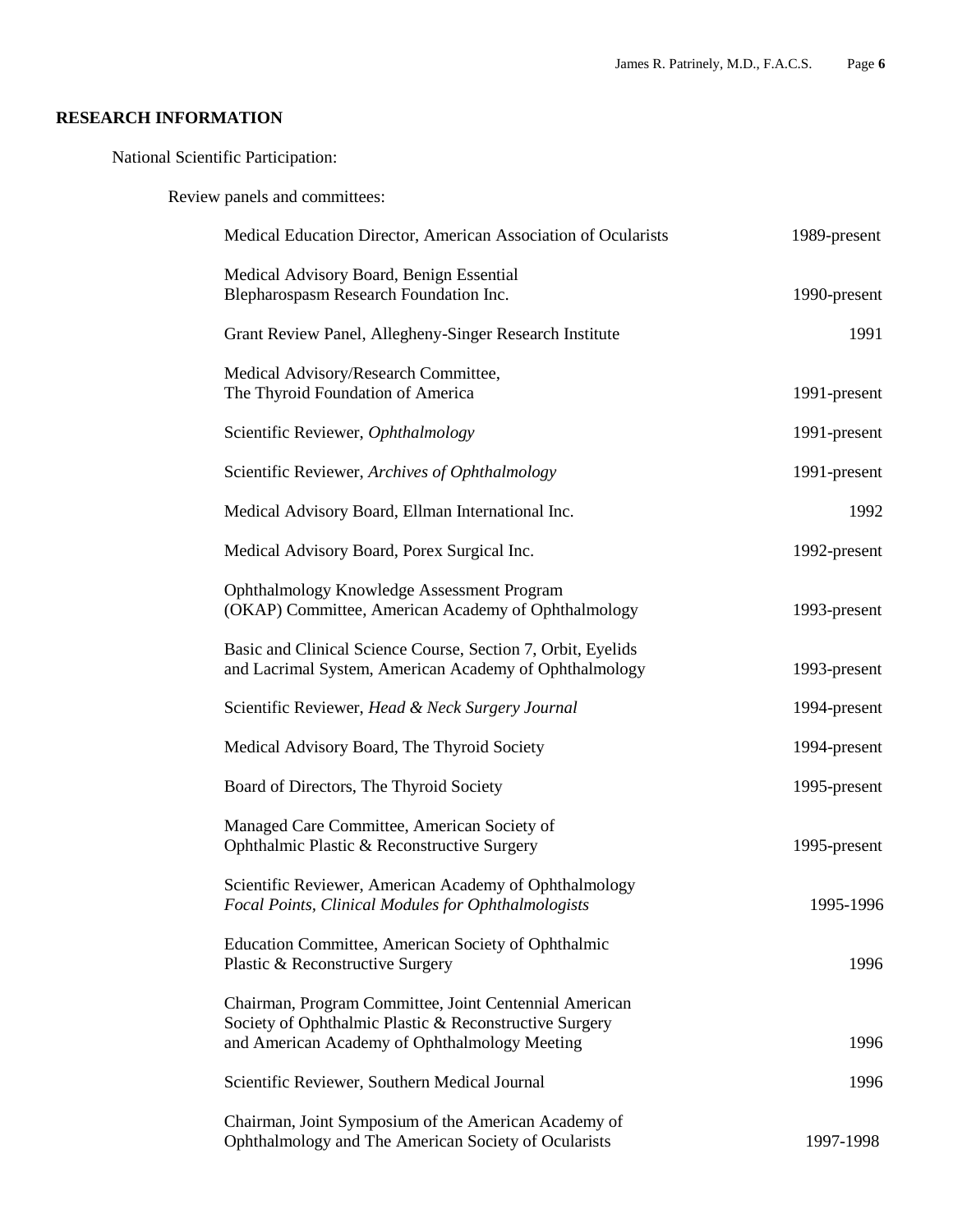| Medical Advisory Board, LifeCell Corporation, Woodlands,<br>Texas           | 1997-present |
|-----------------------------------------------------------------------------|--------------|
| Circle of Surgeons, Walter Lorenz Surgical Supply,<br>Jacksonville, Florida | 1997-present |
| Committee Member, Utilization of Operating Rooms,<br>The Methodist Hospital | 1998-2001    |
| Editorial Board, Ophthalmic Plastic and Reconstructive Surgery Journal      | 2000-present |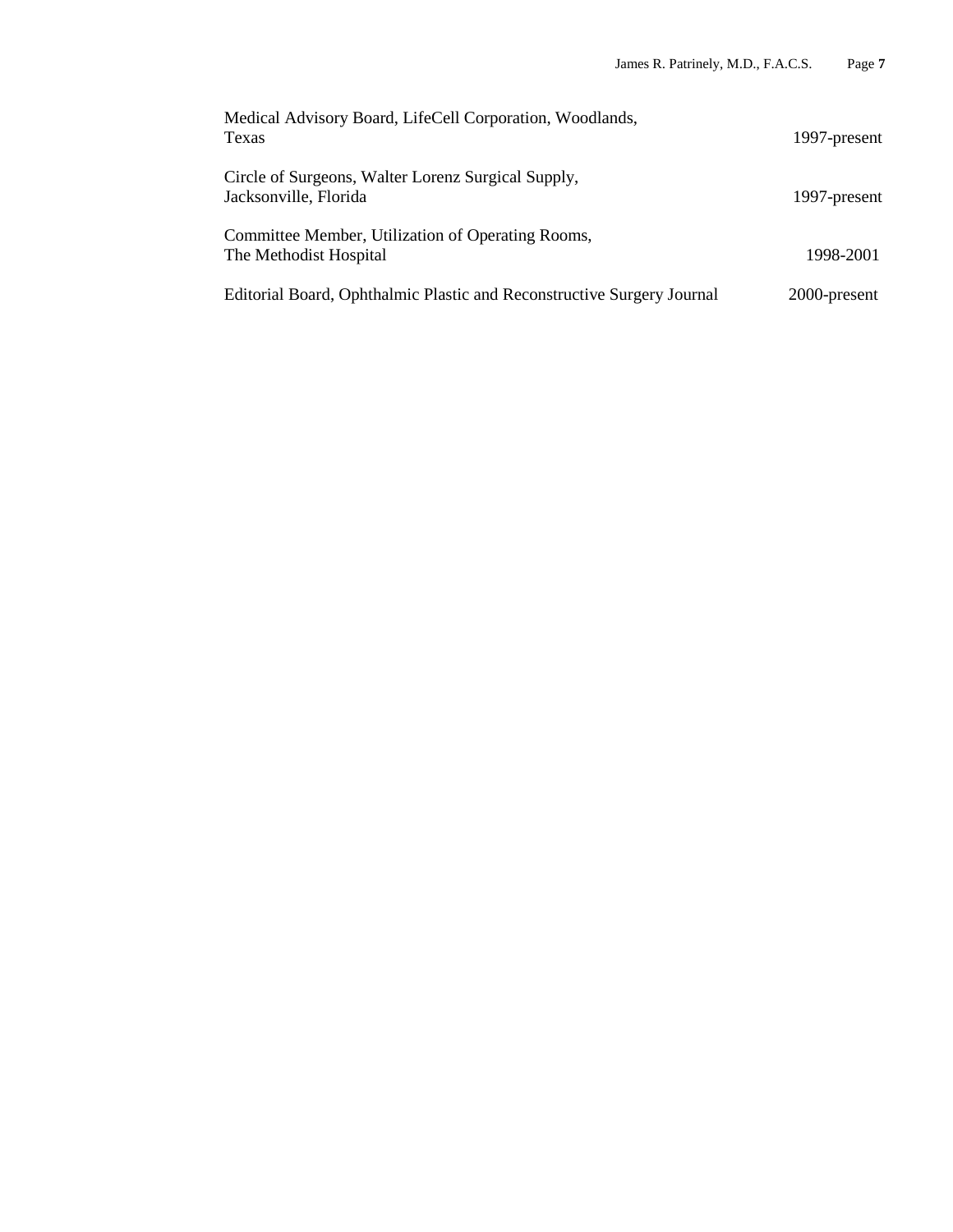#### **LECTURES**

#### **National**:

- 1. "Staphylococcus epidermidis endophthalmitis." American Academy of Ophthalmology, Atlanta, Georgia, October, 1981.
- 2. "Marginal corneal ulcers in Wegener's granulomatosis." Visiting Eye Pathology Conference. National Eye Institute, Bethesda, Maryland, Sept. 11, 1981.
- 3. "Conjunctival myxoma". Forty-first Scientific Meeting of the Wilmer Ophthalmologic Institute, Baltimore, Maryland, April 23, 1982.
- 4. "Conjunctival myxoma." The Association for Research in Vision and Ophthalmology, Sarasota, Florida, May 4, 1982.
- 5. "Retrocorneal melanin pigmentation and pigmented pupillary membranes." Forty-second Scientific Meeting of the Wilmer Ophthalmological Institute, Baltimore, MD, April 20, 1983.
- 6. "Retrocorneal melanin pigmentation and pigmented pupillary membranes." Twentieth Annual Baylor Alumni Meeting, Houston, TX, June 11, 1983.
- 7. "Foveomacular vitelliform dystrophy, adult type. A clinicopathologic study." Forty-third Scientific Meeting of the Wilmer Ophthalmological Institute, Baltimore, MD, April 26, 1984.
- 8. "Foveomacular vitelliform dystrophy, adult type. A clinicopathologic study." The Association for Research in Vision and Ophthalmology, Sarasota, Florida, April 30, 1984.
- 9. "Microbial keratitis associated with extended-wear contact lenses." Mid-winter National Meeting of Contact Lens Association of Ophthalmology, San Diego, California, January 10-13, 1985.
- 10. "Metastatic orbital and leptomeningeal signet-ring cell carcinoma. Diagnosis by CSF cytology." Twenty-fifth annual Georgiana D. Theobald Ophthalmic Pathology Society Meeting, San Antonio, TX, March 29-30, 1985.
- 11. "Periorbital skin extensibility. A histopathologic and biomechanical study." Forty-fourth Scientific Meeting of the Wilmer Ophthalmological Institute, Baltimore, Maryland, May 1-3, 1985.
- 12. "Periorbital skin extensibility. A histopathologic and biomechanical study." Twenty-first Annual Baylor Alumni Meeting, Houston, TX, June 7, 1985.
- 13. "Pericranial flaps: Uses in orbital surgery." Twenty-second Annual Baylor Alumni Meeting, Houston, TX, June 14, 1985.
- 14. "Transplants in oculoplastic surgery." American Academy of Ophthalmology, New Orleans, Louisiana, November 13, 1986.
- 15. "Periorbital myectomy for hemifacial spasm." American Academy of Ophthalmology, New Orleans, Louisiana, Nov. 13, 1986.
- 16. "Tissue grafting in periorbital trauma." VI Park City Oculoplastic Meeting, Park City, Utah, March 2, 1987.
- 17. "Granulomatous acne rosacea of the eyelids." Georgiana Dvorak Theobald Society Meeting, Captiva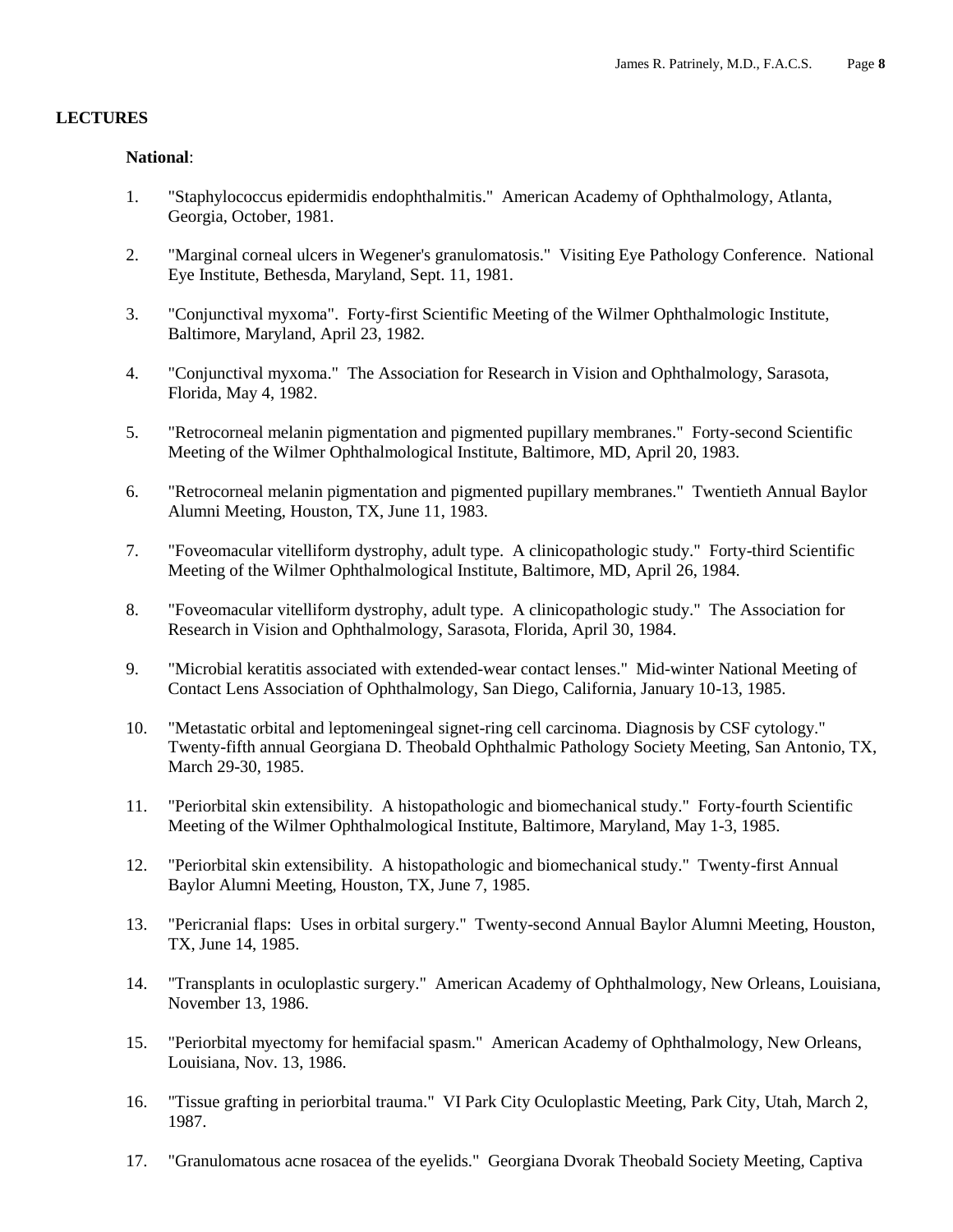Island, Florida, April 30-May 4, 1987.

- 18. "The pericranium: Uses in orbital surgery." Forty-sixth Scientific Meeting of the Wilmer Ophthalmological Institute, Baltimore, Maryland, April 22-24, 1987.
- 19. "Management of the blepharospasm patient." The Texas Medical Association 120th Annual Session, Houston, TX, May 13-17, 1987.
- 20. "Periorbital skin extensibility." American Society of Ophthalmic Plastic and Reconstructive Surgery, Dallas, TX, November 7, 1987.
- 21. "Hemifacial spasm." Benign Essential Blepharospasm Research Foundation International Meeting, Salt Lake City, Utah, September 17-19, 1987.
- 22. "Classic myectomy procedure." Southeastern Regional Conference on Blepharospasm, Durham, North Carolina, March 25-26, 1988.
- 23. "Eyelid anatomy, pathophysiology, and repair of malpositions." Featured Speaker at the Annual Education Meeting of the American Society of Ocularists, Tampa, Florida, April 22, 1988.
- 24. "Eyelid anatomy." Certified Orthoptists Annual Regional Meeting, Orlando, Florida, May 5-7, 1988.
- 25. "Advances in optic nerve surgery." International Symposium on Orbital Plastic Surgery, San Francisco, California, June 20-23, 1988.
- 26. "The pericranium uses in orbital surgery." American Society of Ophthalmic Plastic and Reconstructive Surgery, Las Vegas, Nevada, October 8, 1988.
- 27. "Management of lacrimal outflow disorders." Ophthalmic Medical Assistants Society, Houston, TX, January 14, 1989.
- 28. "Unilateral blepharochalasis. Pitfalls in diagnosis and surgical management." Forty-eighth Scientific Meeting of the Wilmer Ophthalmological Institute, Baltimore, Maryland, April 24-26, 1989.
- 29. "Advances in optic nerve surgery." Texas Medical Association Annual Meeting, Fort Worth, TX, May 12-13, 1989.
- 30. Moderator, "Complications of the anophthalmic socket." American Society of Ocularists International Annual Meeting, New Orleans, Louisiana, October 1989.
- 31. "Surgical management of advanced periocular amyloidosis." American Society of Ophthalmic Plastic and Reconstructive Surgery Annual Meeting, New Orleans, Louisiana, November 1989.
- 32. "Team approach to craniofacial abnormalities." American Association of Certified Orthoptists, Houston, TX, April 7, 1990.
- 33. "Facial defects as parts of multisystem syndromes: The craniofacial team approach." The Child's Eye, Face, and Brain National Conference, Houston, TX, April 27-29, 1990.
- 34. "Cartilage grafts in orbital augmentation." American Society of Ocularists Medical Advisory Seminar, Atlanta, Georgia, October 31, 1990.
- 35. "Correction of periocular deformities associated with blepharospasm." Benign Essential Blepharospasm Research Foundation International Meeting, Duke Medical Center, Durham, North Carolina September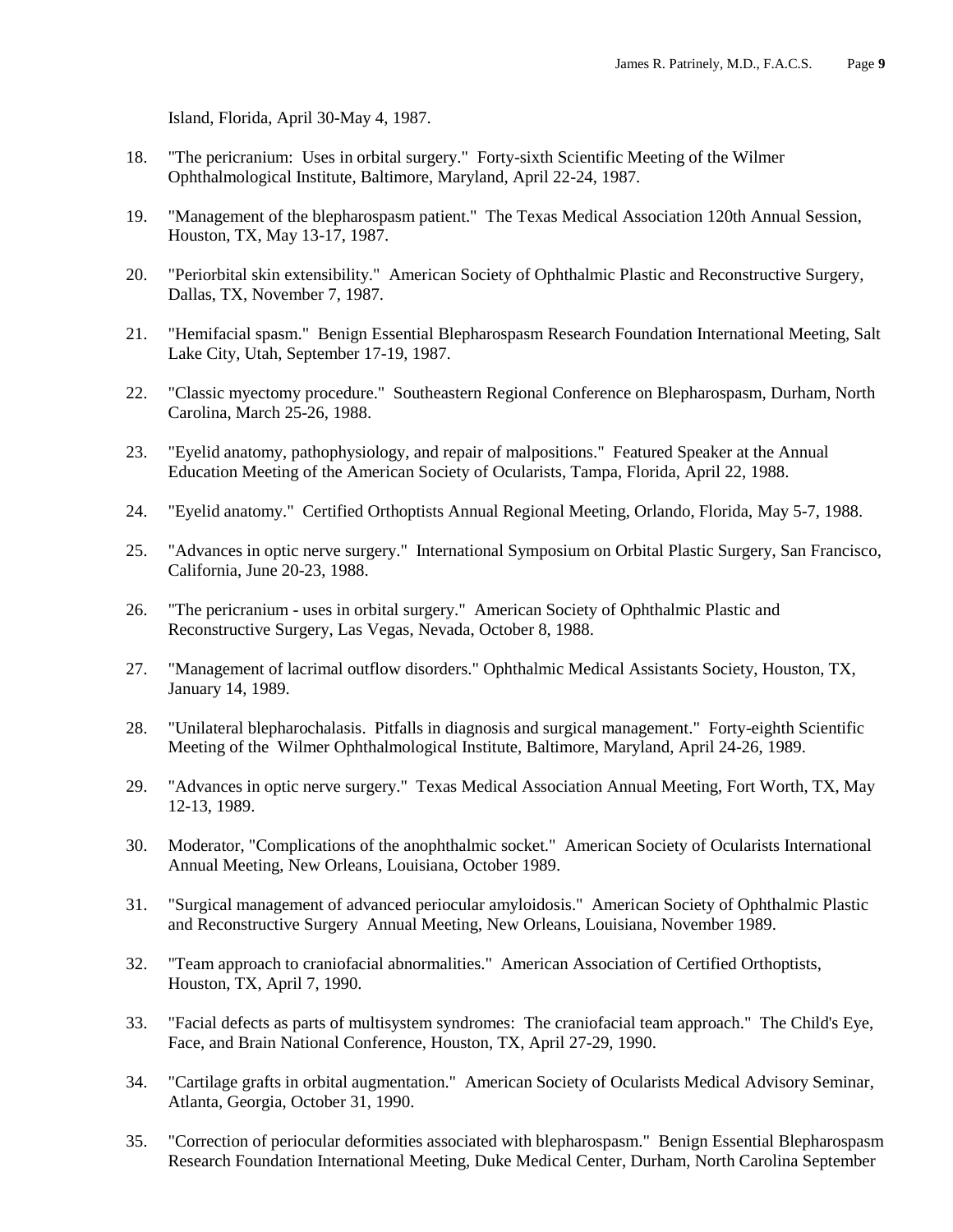13-15, 1990.

- 36. "Preseptal transconjunctival lower eyelid blepharoplasty." American Society of Ophthalmic Plastic and Reconstructive Surgery, Atlanta, Georgia, October 27, 1990.
- 37. "Fascia lata sling revision." American Society of Ophthalmic Plastic and Reconstructive Surgery, Atlanta, Georgia, October 27, 1990.
- 38. "The transconjunctival approach to orbital rim fractures." Facial Plastic and Reconstructive Surgery Southern Region Meeting, February 9, 1991.
- 39. "Eyelid flaps and grafts." University of Utah Symposium on Advances in Cranio-Orbital and Oculoplastic Surgery with Rigid Facial Skeletal Fixation, Snowbird, Utah, February 13-16, 1991.
- 40. Moderator, "Soft tissue reconstructive techniques." University of Utah Symposium on Advances in Cranio-Orbital and Oculoplastic Surgery with Rigid Facial Skeletal Fixation, Snowbird, Utah, February 13-16, 1991.
- 41. "Correction of enophthalmos orbital approach." University of Utah Symposium on Advances in Cranio-Orbital and Oculoplastic Surgery with Rigid Facial Skeletal Fixation, Snowbird, Utah, February 13-16, 1991.
- 42. "Management of traumatic visual loss and orbital hemorrhage." University of Utah Symposium on Advances in Cranio-Orbital and Oculoplastic Surgery with Rigid Facial Skeletal Fixation, Snowbird, Utah, February 13-16, 1991.
- 43. "Revision of frontalis fascia slings." The 50th Anniversary Wilmer Residents Association Meeting, Baltimore, Maryland, April 25-27, 1991.
- 44. "Skin flaps in oculoplastic surgery." Visiting Professor, Milton S. Hershey Medical Center, Hershey, Pennsylvania, June 19, 1991.
- 45. "Advancements in the correction of late enophthalmos." Visiting Professor, Milton S. Hershey Medical Center, Hershey, Pennsylvania, June 19, 1991.
- 46. "Advances in orbital reconstruction for late enophthalmos." Guest Speaker, Duval County Ophthalmology Society and Eye Research Foundation Meeting, Jacksonville, Florida, July 25, 1991.
- 47. "Complications associated with alloplastic implants used during orbital floor fracture repair." Canadian Ophthalmological Society, Ottawa, Canada, June 23-26, 1991.
- 48. "Caveats in the repair of late enophthalmos." American Society of Ophthalmic Plastic and Reconstructive Surgery, Anaheim, California, October 12, 1991.
- 49. "The acute orbit." University of Utah Symposium on Advances in Craniofacial and Oculoplastic Surgery with Rigid Facial Skeletal Fixation, Snowbird, Utah, January 14-18, 1992.
- 50. "Approaches to lower eyelid blepharoplasty." University of Utah Symposium on Advances in Craniofacial and Oculoplastic Surgery with Rigid Facial Skeletal Fixation, Snowbird, Utah, January 14- 18, 1992.
- 51. "Correction of enophthalmos orbital approach." University of Utah Symposium on Advances in Craniofacial and Oculoplastic Surgery with Rigid Facial Skeletal Fixation, Snowbird, Utah, January 14- 18, 1992.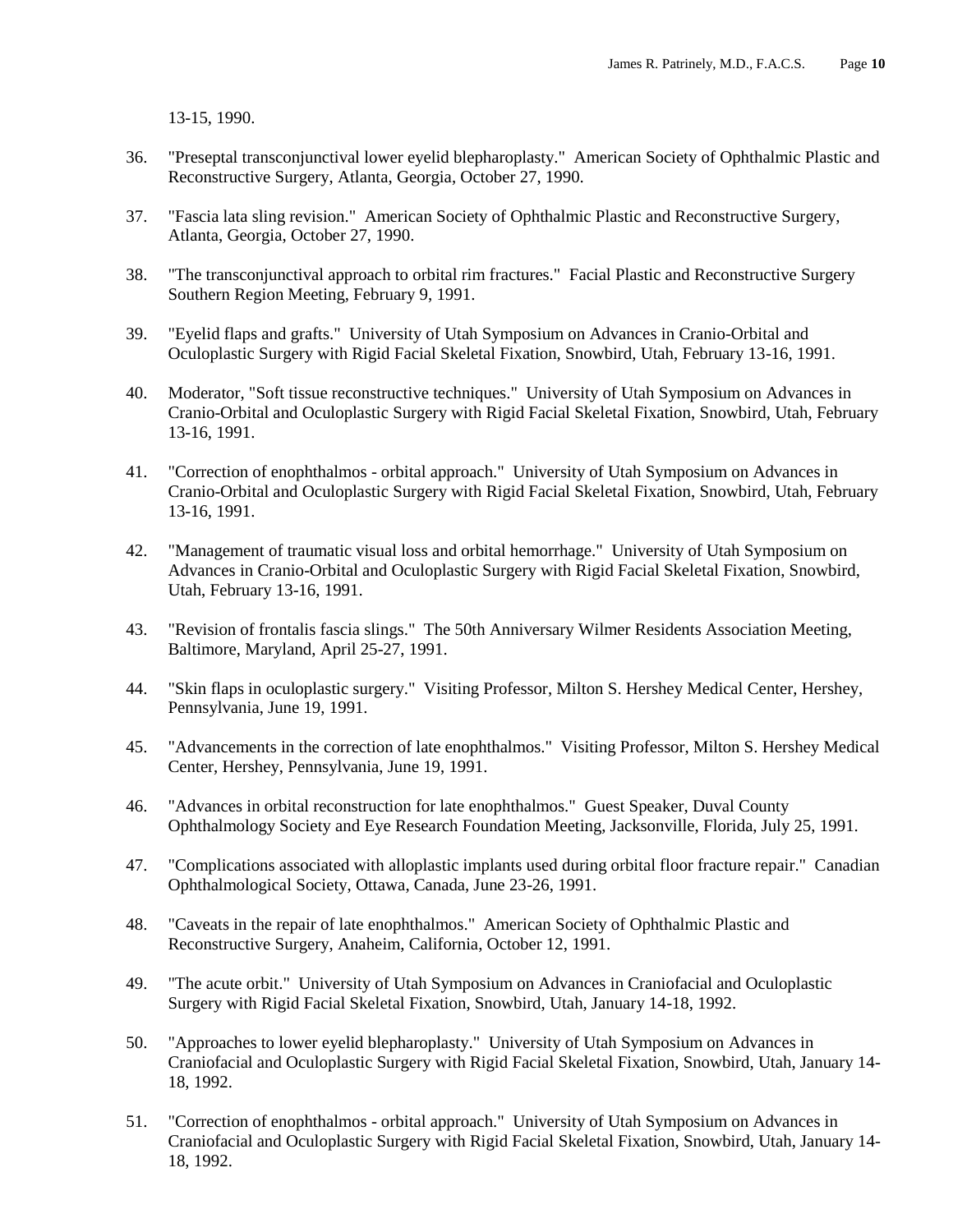- 52. "Management of traumatic visual loss and orbital hemorrhage." University of Utah Symposium on Advances in Craniofacial and Oculoplastic Surgery with Rigid Facial Skeletal Fixation, Snowbird, Utah, January 14-18, 1992.
- 53. "Multispecialty approach to craniofacial deformities." The Robert H. Still, M.D. Surgical Lectureship, St. Luke's Hospital, Jacksonville, Florida, October 29, 1992.
- 54. "Management of orbital blowout fractures." Advances in Craniofacial, Oculoplastic and Facial Aesthetic Surgery, Snowbird, Utah, January 26-30, 1993.
- 55. "Management of traumatic visual loss and orbital hemorrhage." Advances in Craniofacial, Oculoplastic and Facial Aesthetic Surgery, Snowbird, Utah, January 26-30, 1993.
- 56. "Correction of enophthalmos: Orbital approach." Advances in Craniofacial, Oculoplastic and Facial Aesthetic Surgery, Snowbird, Utah, January 26-30, 1993.
- 57. "Skin flaps and grafts for periorbital reconstruction." Advances in Craniofacial, Oculoplastic and Facial Aesthetic Surgery, Snowbird, Utah, January 26-30, 1993.
- 58. "Periorbital skin cancer." The University of Texas MD Anderson Cancer Center Partners in Excellence Clinical Symposia: Basal and Squamous Cell Head and Neck Skin Cancer, Houston, TX, February 6, 1993.
- 59. "Acute and late management of orbital fractures." The Elbyrne G. Gill Ophthalmology/Otolaryngology Symposium, Roanoke, Virginia, September 18-19, 1993.
- 60. "Management of acute orbital compartment syndrome." The Elbyrne G. Gill Ophthalmology/Otolaryngology Symposium, Roanoke, Virginia, September 18-19, 1993.
- 61. "Ocular plastic surgery for the plastic surgeon." 62nd Annual Scientific Meeting of The American Society of Plastic and Reconstructive Surgery, New Orleans, Louisiana, September 18-22, 1993.
- 62. "Periorbital skin cancer." American College of Surgeons 80th Annual Clinical Congress, Chicago, Illinois, October 9-14, 1994.
- 63. "Ocular plastic surgery for the plastic surgeon." 63rd Annual Scientific Meeting of The American Society of Plastic and Reconstructive Surgery, San Diego, California, September 24-28, 1994.
- 64. "Management of traumatic visual loss and orbital hemorrhage." Advances in Craniofacial, Oculoplastic and Facial Aesthetic Surgery, Snowbird, Utah, January 17-21, 1995.
- 65. "Orbital approach to correction of late enophthalmus." Advances in Craniofacial, Oculoplastic and Facial Aesthetic Surgery, Snowbird, Utah, January 17-21, 1995.
- 66. Pelton RW, Soparkar CNS, and Patrinely JR: "Idiopathic inflammatory response to silastic implants used in repair of orbital wall fractures." Advances in Craniofacial, Oculoplastic and Facial Aesthetic Surgery, Snowbird, Utah, January 17-21, 1995.
- 67. Klapper SR, Patrinely JR, Kaplan S, and Font RL: "Atypical mycobacterial infection of the orbit." Advances in Craniofacial, Oculoplastic and Facial Aesthetic Surgery, Snowbird, Utah, January 17-21, 1995.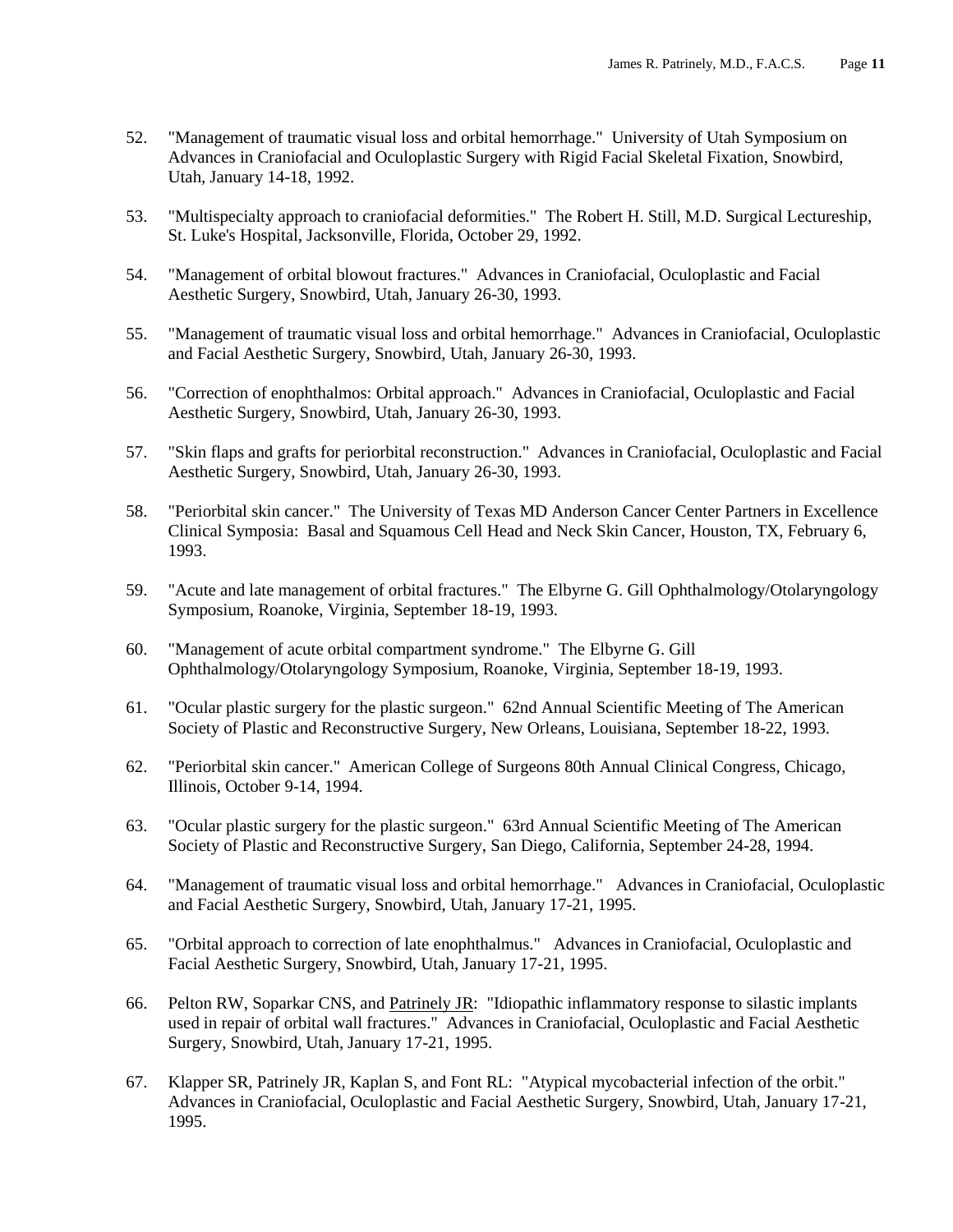- 68. Pratt DVD, Soparkar CNS, Lee AG, and Patrinely JR: "Chronic sino-orbital mucormycosis." Advances in Craniofacial, Oculoplastic and Facial Aesthetic Surgery, Snowbird, Utah, January 17-21, 1995.
- 69. Soparkar CNS and Patrinely JR: "Management of porous matrix orbital implant exposures." Advances in Craniofacial, Oculoplastic and Facial Aesthetic Surgery, Snowbird, Utah, January 17-21, 1995.
- 70. "Management of the acute orbit." St. Louis Ophthalmological Society, St. Louis, Missouri, February 23, 1995.
- 71. "Orbital fractures A to Z." Anheuser-Busch Eye Institute of St. Louis University, St. Louis, Missouri, February 24, 1995.
- 72. "Skin flaps in oculoplastics." Anheuser-Busch Eye Institute of St. Louis University, St. Louis, Missouri, February 24, 1995.
- 73. "Eyelid reconstruction." Anheuser-Busch Eye Institute of St. Louis University, St. Louis, Missouri, February 24, 1995.
- 74. "Craniofacial anomalies." Southern Regional Orthoptic Meeting, Houston, TX, April 19-21, 1995.
- 75. "Modified endoscopic transphenoidal optic canal decompression." Texas Ophthalmological Association Annual Meeting, San Antonio, TX, May 10-11, 1996.
- 76. "Orbital fractures A to Z." 1996 Regional Roundup Symposium hosted by the Ophthalmological Societies of Arizona, Idaho, Montana, Nevada, South Dakota, Utah, and Wyoming, Jackson Hole, Wyoming, July 24-28, 1996.
- 77. "Step ladder approach to eyelid reconstruction." 1996 Regional Roundup Symposium hosted by the Ophthalmological Societies of Arizona, Idaho, Montana, Nevada, South Dakota, Utah, and Wyoming, Jackson Hole, Wyoming, July 24-28, 1996.
- 78. "The acute orbit: mechanisms and management." 1996 Regional Roundup Symposium hosted by the Ophthalmological Societies of Arizona, Idaho, Montana, Nevada, South Dakota, Utah, and Wyoming, Jackson Hole, Wyoming, July 24-28, 1996.
- 79. "Management of optic nerve in craniofacial trauma." Advances in Facial Aesthetic and reconstructive Surgery, Snowbird, Utah, January 14-18, 1997.
- 80. "Enophthalmos: correction using augmentation materials." Advances in Facial Aesthetic and reconstructive Surgery, Snowbird, Utah, January 14-18, 1997.
- 81. Pelton RW, Subramanian PS, Patrinely JR, Anderson R: "Orbicularis oculi myectomy and frontalis suspension for treatment of apraxia of eyelid opening." Advances in Facial Aesthetic and reconstructive Surgery, Snowbird, Utah, January 14-18, 1997.
- 82. "Advances in Orbital Surgery." Guest speaker, Northwest Florida Ophthalmological Society, Pensacola, Florida, October 9, 1997.
- 83. "Joint Current Concepts in the Treatment of the Anophthalmic Patient." Scientific Session of the American Academy of Ophthalmology and the American Society of Ocularists. Program Chairman, San Francisco, California, October 26, 1997.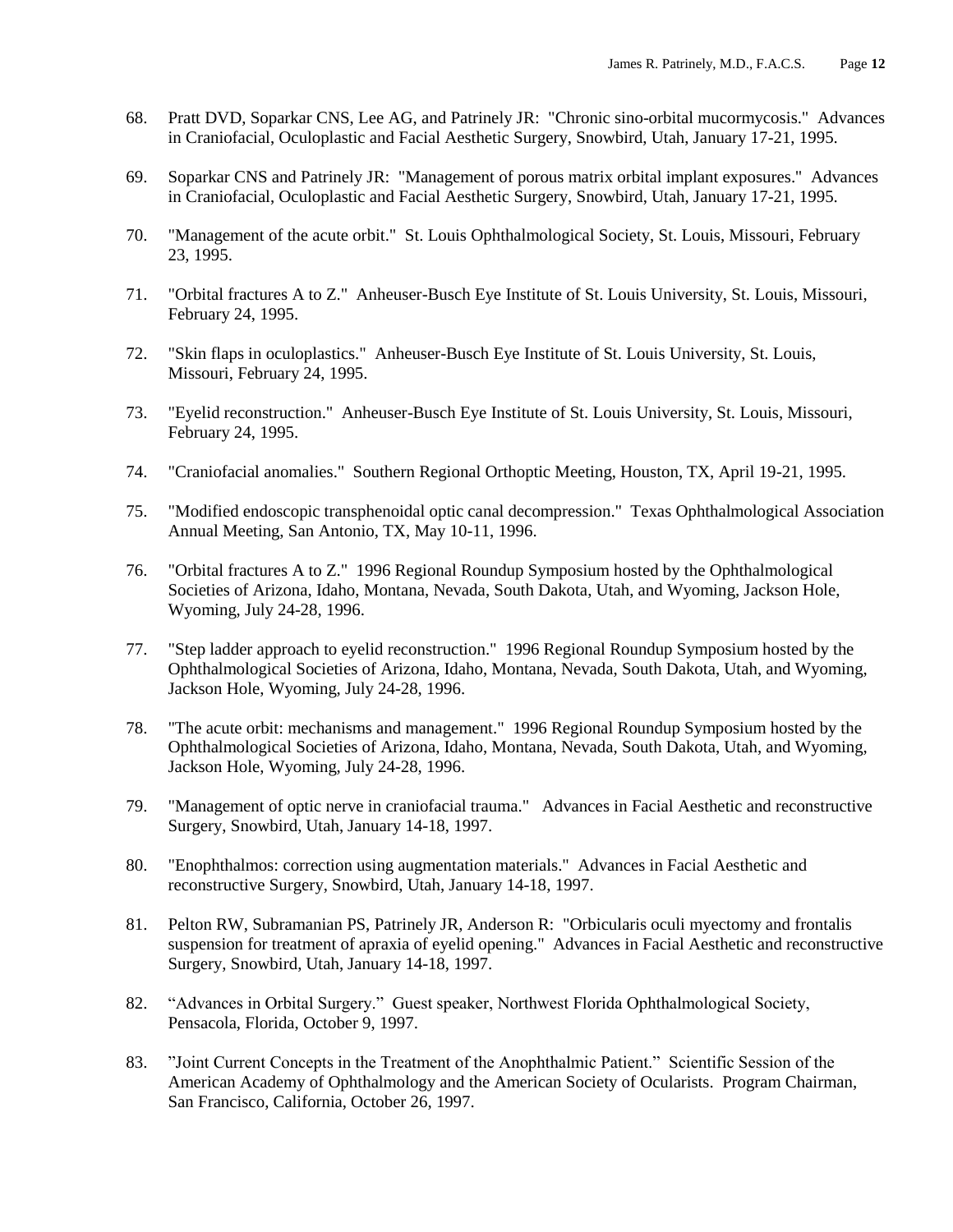- 84. "Enhancement of Fibrovascularization of Porous Implants." Soparkar NS, Patrinely JR. Joint Current Concepts in the Treatment of the Anophthalmic Patient. Symposium of the American Academy of Ophthalmology and the American Society of Ocularists, San Francisco, California, October 28, 1997.
- 85. "Management of Eyelid Malignancies." Ask the Experts Symposium, American Academy of Ophthalmology, San Francisco, California, October 28, 1997.
- 86. "Optic Nerve Sheath Decompression in Childhood pseudotumor cerebri." 1997 NANOS & The Texas Ophthalmological Association Meeting, Austin, TX, 1997.
- 87. "Management of Orbital Emergencies." University of Missouri Health Science Center, Columbia, Missouri, Visiting Professor, May 2, 1998.
- 88. "Complications of Oculoplastic Surgery." University of Missouri Heal Science Center, Columbia, Missouri, Visiting Professor, May 2, 1998.
- 89. "Improving the patency of external dacryocystorhinostomy in complicated cases: A laboratory study and clinical application". 35<sup>th</sup> Annual Baylor Ophthalmology Alumni Association Meeting. Baylor College of Medicine, Houston, TX, June 5, 1998.
- 90. "Pediatric orbital fractures." 35<sup>th</sup> Annual Baylor Ophthalmology Alumni Association Meeting. Baylor College of Medicine, Houston, TX, June 5, 1998.
- 91. Patrinely JR: "Finesse blepharoplasty." American Academy of Facial Plastic Surgery, San Antonio, TX, Sept. 12, 1998.
- 92. Patrinely JR: "Oculoplastics-aesthetic eyelid in orbital surgery." Course Director. American Academy of Facial Plastic Surgery, San Antonio, TX, Sept. 12, 1998.
- 93. Patrinely JR: "Current concepts in orbital surgery." Course Director. American Academy of Facial Plastic Surgery, San Antonio, TX, Sept. 12, 1998.
- 94. Patrinely JR: "Controversies in orbital fractures." American Academy of Facial Plastic Surgery, San Antonio, TX, Sept. 12, 1998.
- 95. Patrinely JR: "Ophthalmic management of facial paralysis." American Academy of Facial Plastic Surgery, San Antonio, TX, Sept. 12, 1998.
- 96. "Trauma Orbitario". Curso de Oftalmologia: Actualización y Nuevas Tendencias, Universidad De Monterry, Mty, N.L. Mexico, February 19-20, 1999.
- 97. "Solid silicone implants: a new cause of orbital inflammatory syndrome?" The Orbit Society 1999 Annual Meeting, Milwaukee, WI, June 11-12, 1999.
- 98. "Finesse in aesthetic periocular surgery facts and fantasies." Guest Speaker. University of North Carolina Ophthalmology Residents' Day, Chapel Hill, NC, June 25, 1999.
- 99. "In search of the perfect eyelid." Keynote Address. American Academy of Facial Plastic and Reconstructive Surgery, New Orleans, Louisiana, Sept. 23-25, 1999.
- 100. "New horizons in aesthetic periocular surgery." Eye Institute of the South Annual Meeting, Dotham, Alabama, April 15, 2000.
- 101. The Orbit Society 2000 Annual Meeting, Dallas, Texas, October 22, 2000.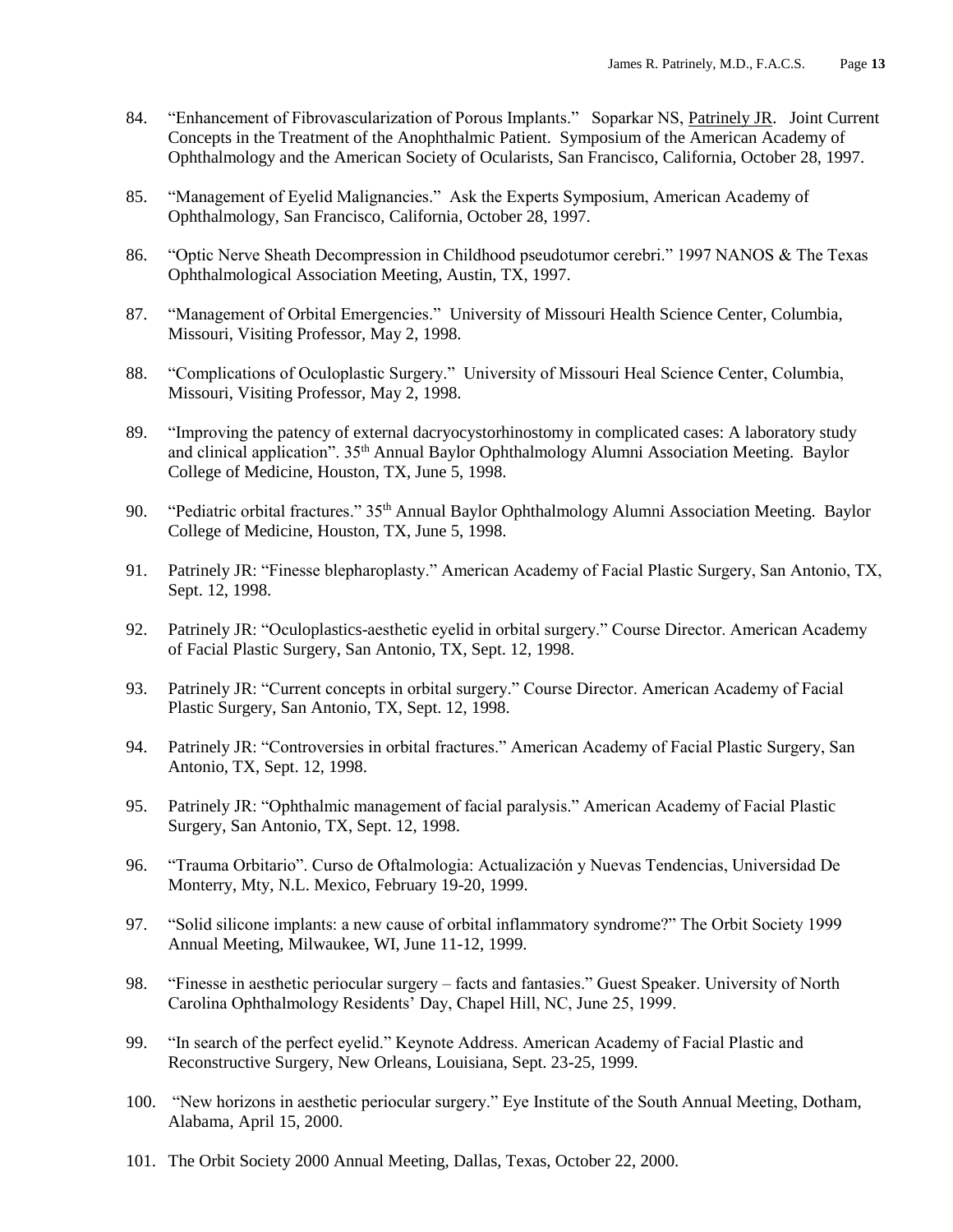- 102. The American Academy of Ophthalmology, Dallas, Texas October 22-25, 2000.
- 103. "Lower eyelid surgery." Innovative Approaches to the Treatment of Graves' Orbitopathy Symposium, Columbia University, New York, NY, September 8-9, 2001.
- 104. "Medial rectus injuries associated with functional Endoscopic sinus surgery (FESS): characterization and management." American Society of Ophthalmic Plastic and Reconstructive Surgery Fall Scientific Symposium, New Orleans, Louisiana, November 9-10, 2001.
- 105. "Second insult after post-traumatic optic neuropathy resulting in irreversible blindness something we should all know about?" American Society of Ophthalmic Plastic and Reconstructive Surgery Fall Scientific Symposium, New Orleans, Louisiana, November 9-10, 2001.
- 106. "When best friends bite, lawyers begin to bark." American Society of Ophthalmic Plastic and Reconstructive Surgery Fall Scientific Symposium, New Orleans, Louisiana, November 9-10, 2001.
- 107. "Finesses Blepharoplasty." Department of Head and Neck Surgery Grand Rounds, The University of Texas M.D. Anderson Cancer Center, Houston, TX, December 6, 2001.
- 108. Feledy JA, Soparkar CNS, Patrinely JR. Orbicularis myotoxicity following local anesthetic injection for oculoplastic surgical procedures: an unrecognized problem? Texas Society of Plastic Surgery (TSPS). San Antonio, TX. September, 2003.
- 109. Soparkar CNS, Patrinely JR, Stal S, Shenaq SM, Marines HM, Klapper SK, Kong J: Successful late correction of post-traumatic enophthalmos, hypoglobus, and diplopia. American Society of Plastic and Reconstructive Surgery Symposium, Anaheim, CA, Nov 11, 2003.
- 110. Soparkar CNS, Baker RS, Patrinely JR, Calvano CJ, Burroughs JR: Local anethestic orbicularis myotoxicity: an unrecognized problem? American Society of Plastic and Reconstructive Surgery Symposium, Anaheim, CA, Nov 11, 2003.
- 111. Soparkar CNS, Patrinely JR. A poorly recognized, but common cause of post-blepharoplasty lagophthalmos. Proceedings of the  $17<sup>th</sup>$  Congress of International Society of Aesthetic Plastic Surgery, 2004.
- 112. Feledy JA, Soparkar CNS, Patrinely JR. Orbicularis myotoxicity following local anesthetic injection for oculoplastic surgical procedures: an unrecognized problem? Texas Society of Plastic Surgery (TSPS). San Antonio, TX. September, 2003
- 113. Soparkar CNS, Patrinely JR:"Eyelid surgery and the Frontalis Antagonist Blink Syndrome." Texas Society of Plastic Surgeons annual meeting. Bastrop, TX. Sept 27, 2013.

.

114. Soparkar CNS, Patrinely JR "Thyroid eye disease for the ophthalmologist." Weill-Cornell and The Methodist Hospital Department of Ophthalmology Grand Rounds. Houston, TX. Sept 20, 2013.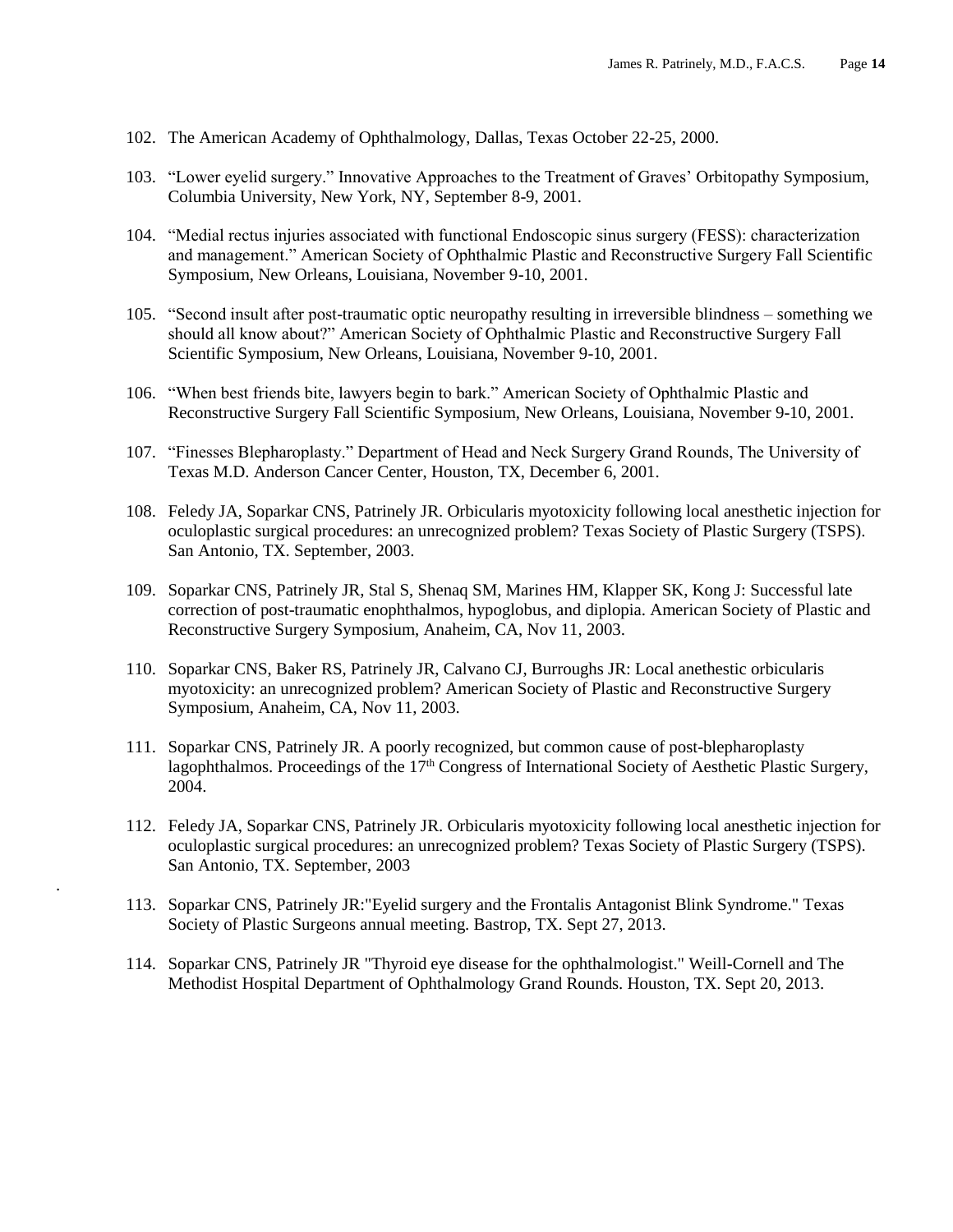#### **International:**

- 1. "Relevant anatomy in blepharospasm." IV International Meeting of the Benign Essential Blepharospasm Research Foundation. Barcelona, Spain, September 18-20, 1986.
- 5. Panel Discussion: "An ophthalmological approach to blepharospasm." IV International Meeting of the Benign Essential Blepharospasm Research Foundation, Barcelona, Spain, September 18-20, 1986.
- 6. "Ptosis surgery." University of Monterrey, Mexico, June 17, 1987.
- 7. "Eyelid trauma and wound repair." Sixth International Symposium of Medicine Ophthalmology, Monterrey, Mexico, April 14-16, 1988.
- 8. "Management of eyelid tumors." Sixth International Symposium of Medicine Ophthalmology, Monterrey, Mexico, April 14-16, 1988.
- 9. "Ectropion and Entropion." Sixth International Symposium of Medicine Ophthalmology, Monterrey, Mexico, April 14-16, 1988.
- 10. "Ptosis." Sixth International Symposium of Medicine Ophthalmology, Monterrey, Mexico, April 14-16, 1988.
- 11. "Orbital fractures and management." Sixth International Symposium of Medicine Ophthalmology, Monterrey, Mexico, April 14-16, 1988.
- 12. "Orbital tumors management." Sixth International Symposium of Medicine Ophthalmology, Monterrey, Mexico, April 14-16, 1988.
- 13. "Lacrimal system disease and its management." Sixth International Symposium of Medicine Ophthalmology, Monterrey, Mexico, April 14-16, 1988.
- 14. Course Co-director, "Second International Scientific Symposium of Medicine Ophthalmology." Instituto de Tecnologico, Monterrey, Mexico, July 11-13, 1991.
- 15. "Management of the orbital hemorrhage." Second International Scientific Symposium of Medicine Ophthalmology. Instituto de Tecnologico, Monterrey, Mexico, July 11-13, 1991.
- 16. "Preferred techniques for tarsorrhaphy." Second International Scientific Symposium of Medicine Ophthalmology. Instituto de Tecnologico, Monterrey, Mexico, July 11-13, 1991.
- 17. "Excision of benign eyelid lesions." Second International Scientific Symposium of Medicine Ophthalmology. Instituto de Tecnologico, Monterrey, Mexico, July 11-13, 1991.
- 18. Invited Panelist, 10th Annual International Conference on Benign Essential Blepharospasm and Meige's Syndrome, Dallas, TX, August 8, 1992.
- 19. "Treatment of trauma and laceration of eyelid." III Reunion Bienal Egresados Centro Medico de Occidente, Guadalajara, Jalisco, Mexico, October 7-9, 1993.
- 20. "Surgical treatment of districhiasis and entropion." III Reunion Bienal Egresados Centro Medico de Occidente, Guadalajara, Jalisco, Mexico, October 7-9, 1993.
- 21. "Atypical mycobacterial infection of the orbit." The Annual Meeting of the Orbital Society, Seattle, Washington, July 1-2, 1994.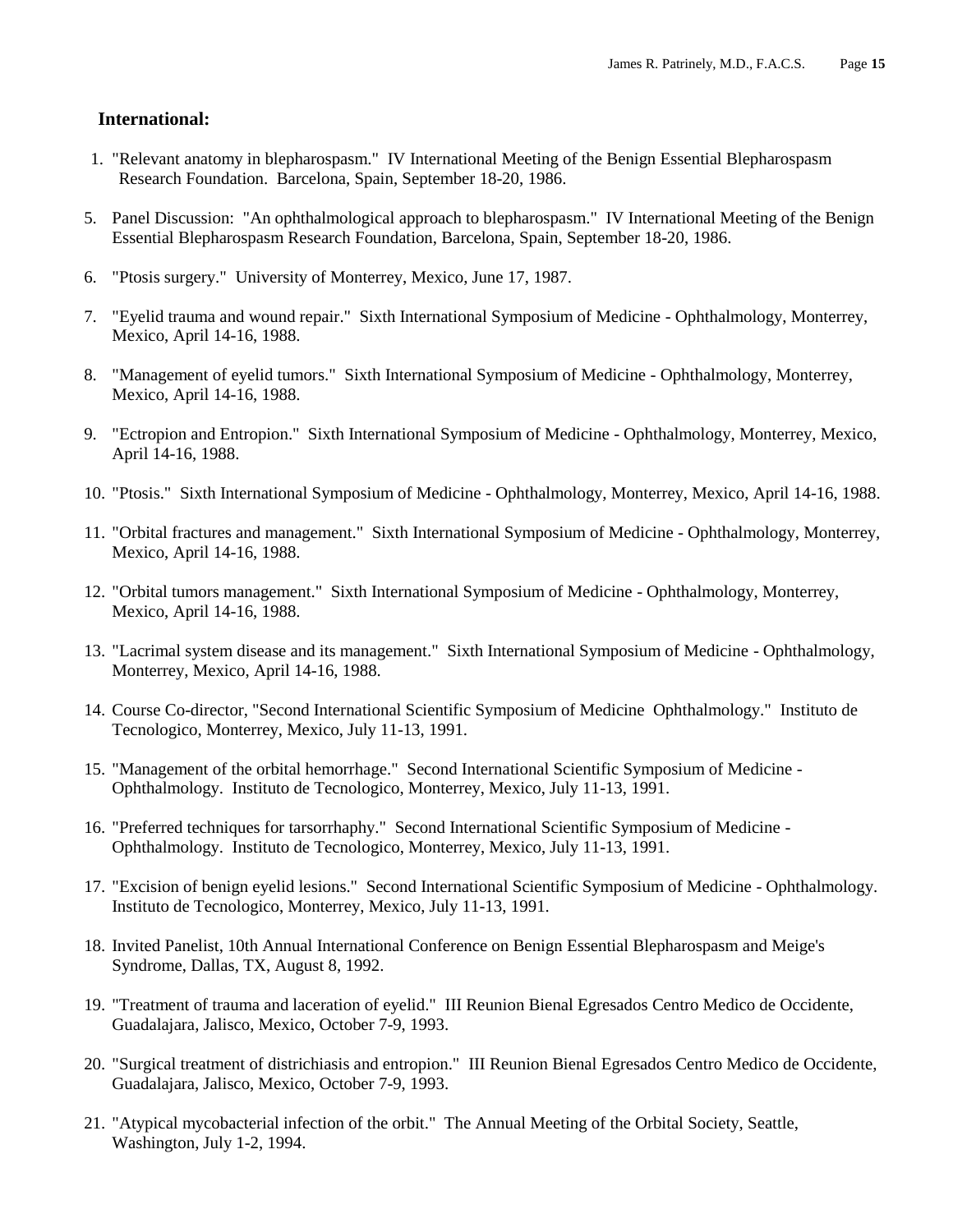- 22. "Techniques of lacrimal intubation." Sociedad Mexicana de Oftalmologia XXI Congreso Mexicano de Oftalmologia, Monterrey, Mexico, August 9-13, 1994.
- 23. "Management of upper eyelid retraction in thyroid ophthalmopathy." Sociedad Mexicana de Oftalmologia XXI Congreso Mexicano de Oftalmologia, Monterrey, Mexico, August 9-13, 1994.
- 24. "Update on the management of congenital ptosis." Sociedad Mexicana de Oftalmologia XXI Congreso Mexicano de Oftalmologia, Monterrey, Mexico, August 9-13, 1994.
- 25. "Cherubism." The Annual Meeting of the Orbital Society, Cleveland, Ohio, July 21-22, 1995.
- 26. "Combined intranasal endoscopic/transconjunctival approach to the optic canal in traumatic optic neuropathy." The Annual Meeting of the Orbital Society, Somerset, Pennsylvania, June 21-22, 1996.
- 27. "Intracranial endoscopic optic canal decompression." Orbit Society International Meeting, Pittsburgh, Pennsylvania, July 1, 1996.
- 28. "Orbital involvement in allergic fungal sinusitis." The Annual Meeting of the Orbital Society, Melbourne, Australia, February 21-22, 1997.
- 29. "Management of orbital emergencies". Brazilian Society of Ophthalmology. Guest lecturer. Rio de Janeiro, Brazil, July 24-26, 1997.
- 30. "Advances in the management of traumatic optic neuropathy". Brazilian Society of Ophthalmology. Guest lecturer. Rio de Janeiro, Brazil, July 24-26, 1997.
- 31. "Skin flap in periorbital reconstruction". Brazilian Society of Ophthalmology. Guest lecturer. Rio de Janeiro, Brazil, July 24-26, 1997.
- 32. "Controversies in the repair of orbital fractures". Brazilian Society of Ophthalmology. Guest lecturer. Rio de Janeiro, Brazil, July 24-26, 1997.
- 33. "Reconstruction of posttraumatic orbital deformities". Brazilian Society of Ophthalmology. Guest lecturer. Rio de Janeiro, Brazil, July 24-26, 1997.
- 34. "Approach to eyelid reconstruction". Brazilian Society of Ophthalmology. Guest lecturer. Rio de Janeiro, Brazil, July 24-26, 1997.
- 35. Feledy JA, Soparkar CNS, Patrinely JR. Orbicularis myotoxicity following local anesthetic injection for oculoplastic surgical procedures: an unrecognized problem? Texas Society of Plastic Surgery (TSPS). San Antonio, TX. September, 2003.
- 36. Soparkar CNS, Patrinely JR, Stal S, Shenaq SM, Marines HM, Klapper SK, Kong J: Successful late correction of post-traumatic enophthalmos, hypoglobus, and diplopia. American Society of Plastic and Reconstructive Surgery Symposium, Anaheim, CA, Nov 11, 2003.
- 37. Feledy JA, Soparkar CNS, Patrinely JR. A poorly recognized, but common cause of post-blepharoplasty lagophthalmos. Proceedings of the 17<sup>th</sup> Congress of International Society of Aesthetic Plastic Surgery, 2004.
- 38. "Cold Urticaria- An Unrecognized Cause of Pseudo-Orbital Cellulitis". Orbit Society Annual Meeting. University of Utrecht, Utrecht ,Netherlands; June 20-21, ,2004.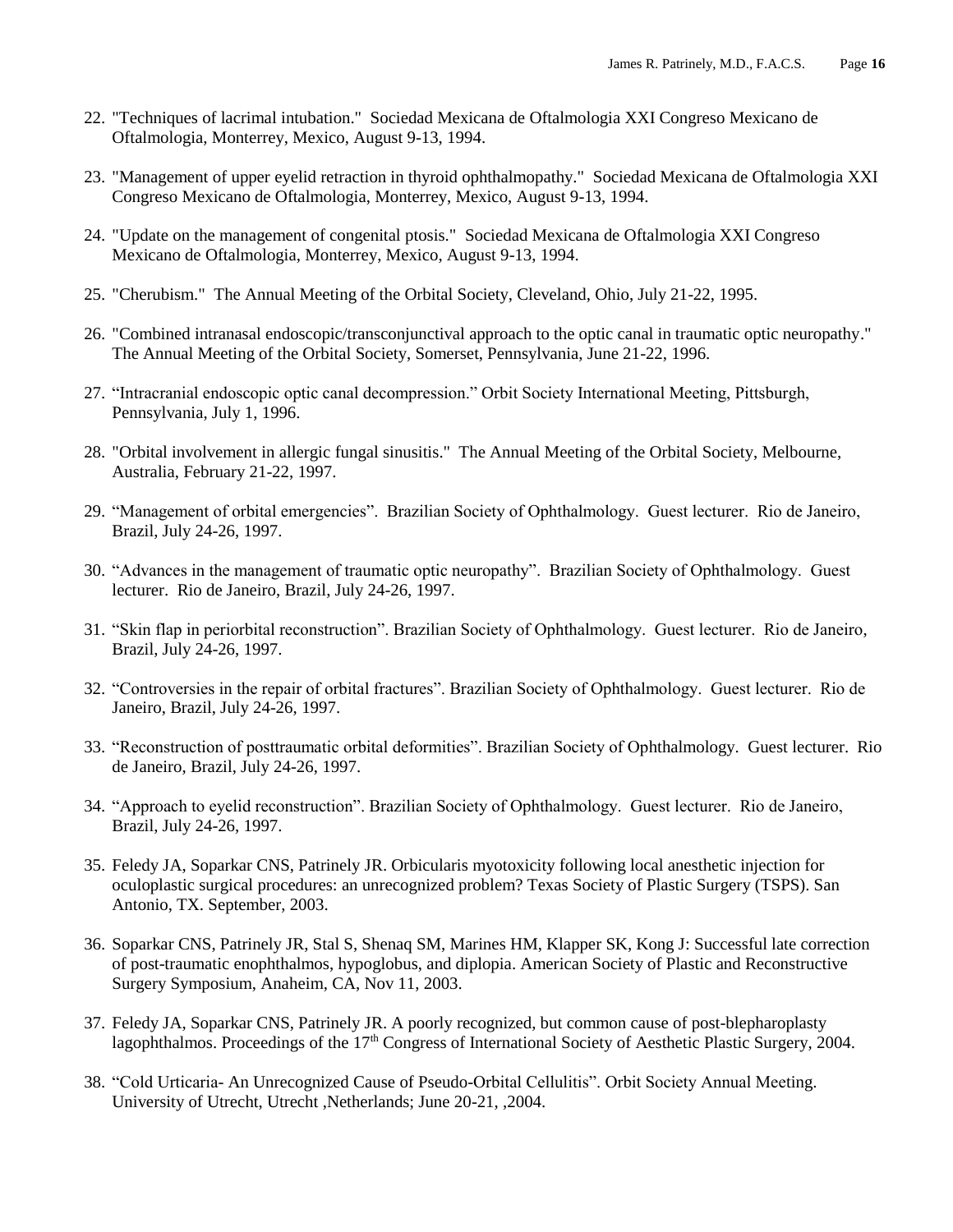- 39. Soparkar CNS, Patrinely JR, Stal S, Shenaq SM, Marines HM, Klapper SK, Kong J: Successful late correction of post-traumatic enophthalmos, hypoglobus, and diplopia. American Society of Plastic and Reconstructive Surgery Symposium, Anaheim, CA, Nov 11, 2003.
- 40. Patrinely, JR, Soparkar CNS: "Second Insult Injury in Post-Traumatic Optic Neuropathy". 45<sup>th</sup> Annual Sally Letson National Canadian Ophthalmology Symposium, Ottawa, Canada ,Sept 19-21, 2013.
- 41. Patrinely, JR, Soparkar CNS: "Patient Selection in Cosmetic Surgery". 45<sup>th</sup> Annual Sally Letson National Canadian Ophthalmology Symposium, Ottawa, Canada ,Sept 19-21, 2013.
- 42. Patrinely, JR, Soparkar CNS: "Lower Blepharoplasty. Current Concepts". 45<sup>th</sup> Annual Sally Letson National Canadian Ophthalmology Symposium, Ottawa, Canada ,Sept 19-21, 2013.
- 43. Patrinely, JR, Soparkar CNS: "Blepharospam, Hemifacial Spasm, and Myokymia"". 45<sup>th</sup> Annual Sally Letson National Canadian Ophthalmology Symposium, Ottawa, Canada ,Sept 19-21, 2013.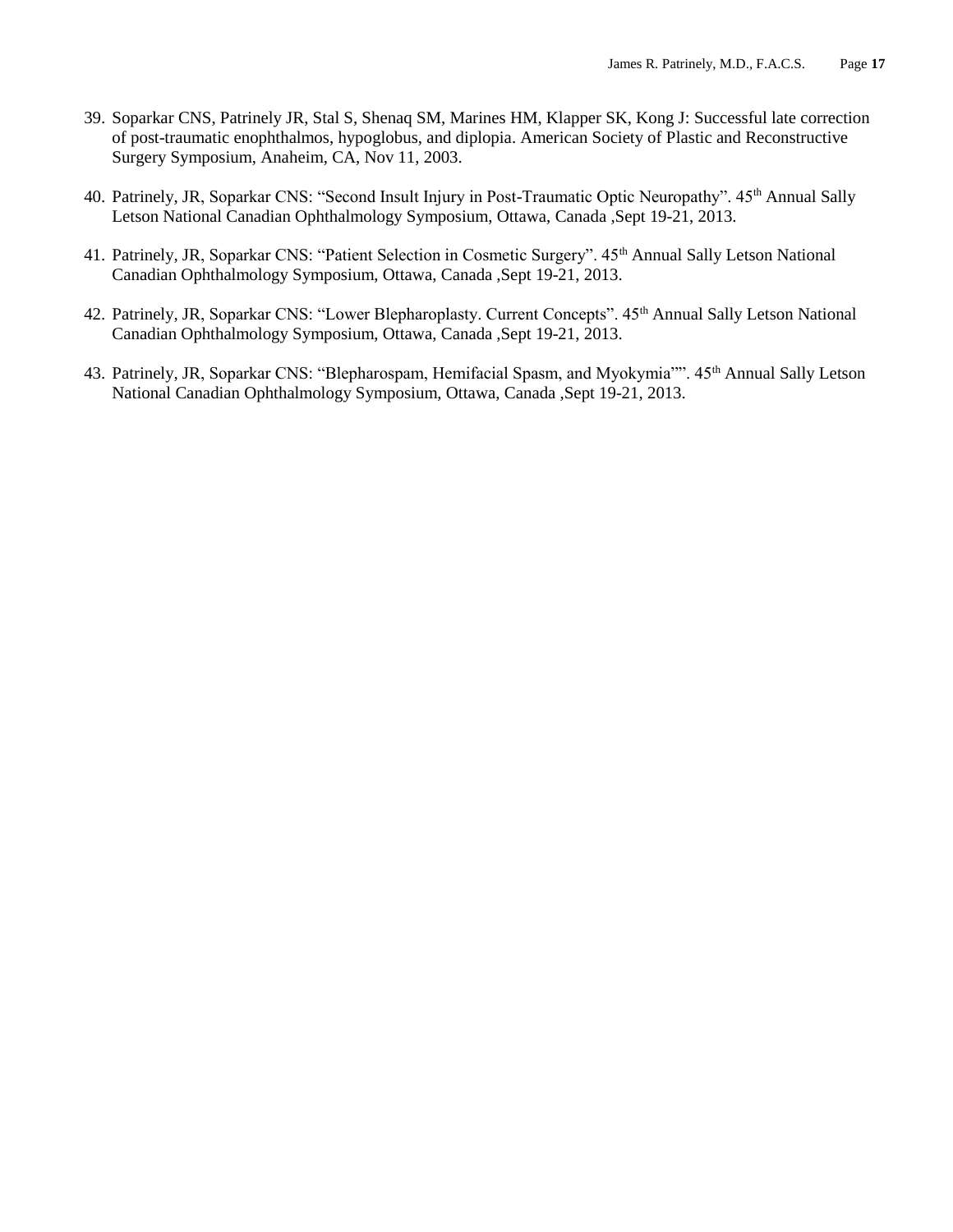#### **PUBLICATIONS:**

- 1. O'Day DM, Jones DB, Patrinely JR, and Elliott JA: *Staphylococcus epidermidis* endophthalmitis: Visual outcome following non-invasive therapy. *Ophthalmology* 89:354-359, 1982.
- 2. Patrinely JR, Green WR, and Randolph ME: Retinal phlebitis with chorioretinal emboli: *Am J Ophthalmol* 94:49-57, 1982.
- 3. Patrinely JR, Green WR, and Connor JM: Bilateral posterior scleral ossification. Am *J Ophthalmol* 94:351-356, 1982.
- 4. Kampik A, Patrinely JR, and Green WR: Morphologic and clinical features of retrocorneal melanin pigmentation and pigmented pupillary membranes: Review of 225 cases*. Surv Ophthalmol* 27:161- 180, 1982.
- 5. Patrinely JR and Green WR: Conjunctival myxoma. A clinicopathologic study of four cases and review of the literature. *Arch Ophthalmol* 101:1416-1420, 1983.
- 6. Patrinely JR, Font RL, Campbell RJ, and Robertson DH: Hamartomatous adenoma of the nonpigmented ciliary epithelium arising in an iris-ciliary body coloboma. Light and electron microscopic observations. *Ophthalmology* 90:1540-1547, 1983.
- 7. O'Day DM, Jones DB, Patrinely JR, and Elliott JA: *Staphylococcus epidermidis* endophthalmitis: Visual outcome following non-invasive therapy. In: Ernst, J.T. (ed.): Yearbook of Ophthalmology 1983. Chicago: Yearbook Medical Publishers 1983, p. 227.
- 8. Patrinely JR, Rubin J, Wilhelmus KR, and Key J: Bacterial keratitis due to extended-wear soft contact lenses. *CLAOJ* 11:234-236, 1985.
- 9. Patrinely JR, Font FL, and Lewis RA: Foveomacular vitelliform dystrophy, adult type. A clinicopathologic study including electron microscopic observations. *Ophthalmology* 92:1712-1718, 1985.
- 10. Patrinely JR: Do contaminated lens solutions contribute to microbial keratitis*? Ophthalmol Times*  10:8-9, 1985.
- 11. McCrary JA, Patrinely JR, and Font RL: Progressive blindness caused by metastatic occult signet-ring cell gastric carcinoma. *Arch Ophthalmol* 104:410-413, 1986.
- 12. Patrinely JR, Wilhelmus KR, and Font RL: Macular corneal dystrophy with stromal thinning. *Cornea* 5:61-62, 1986.
- 13. Patrinely JR, and Anderson RL: A review of lacrimal drainage surgery. *Ophthalmic Plast Reconstr Surg* 2:97-102, 1986.
- 14. Patrinely JR, and Anderson RL: The septal pulley in frontalis suspension. *Arch Ophthalmol* 104:1707- 1710, 1986.
- 15. Patrinely JR, and Anderson RL: Essential blepharospasm. A review*. Ger Ophthalmol* 2(4):27-33, 1986.
- 16. Patrinely JR, and Anderson RL: Acquired blepharophimosis in a patient with juvenile blepharospasm. *Ophthalmic Plast Reconstr Surg* 2:205-208, 1986.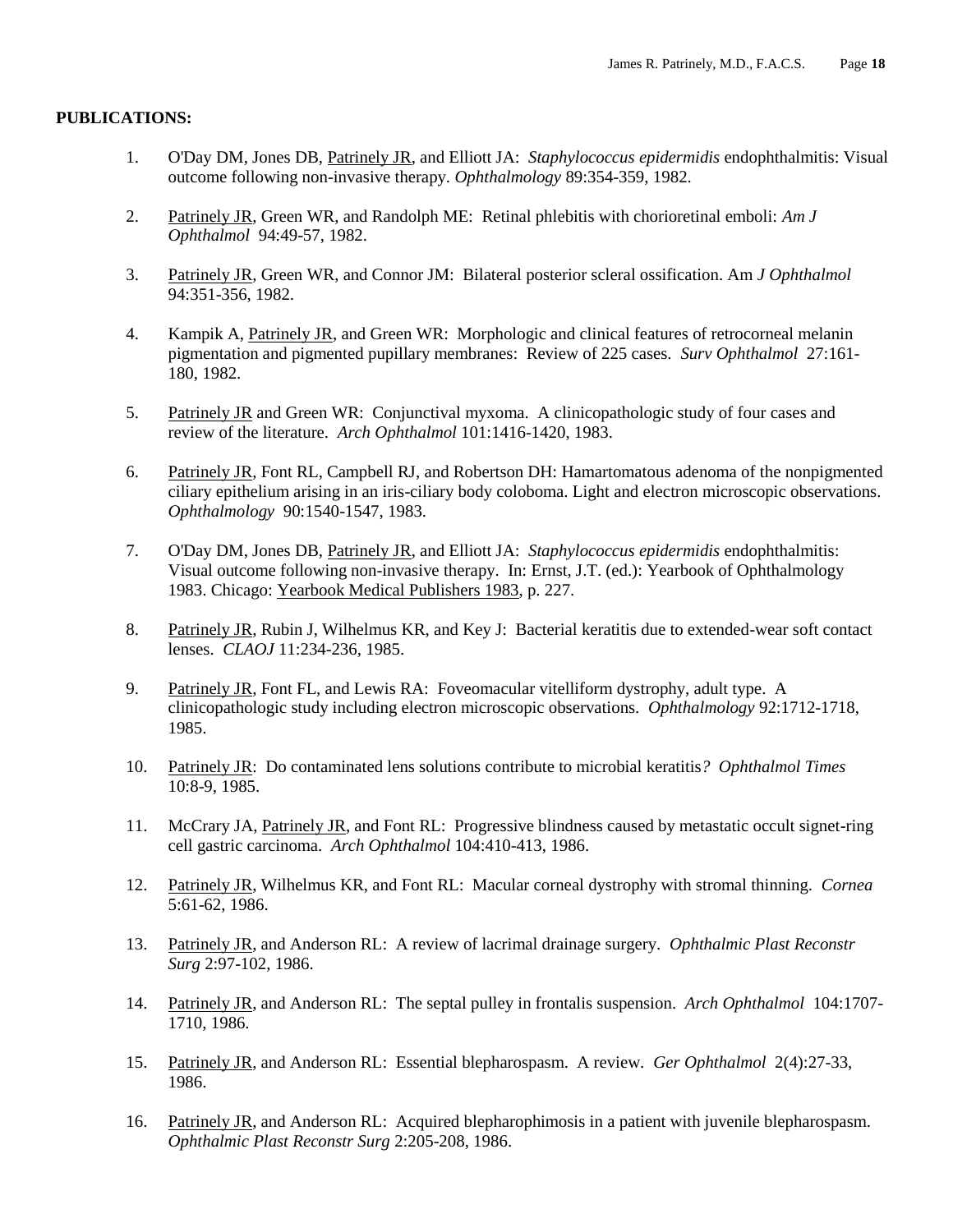- 17. Patrinely JR, Marines HM, and Anderson RL: Skin flaps in periorbital reconstruction*. Surv Ophthalmol* 31:249-261, 1987.
- 18. Garland PE, Patrinely JR, Anderson RL: Hemifacial spasm: Results of unilateral myectomy. *Ophthalmology* 94:288-94, 1987.
- 19. Patrinely JR, Anderson RL, Shore JW: Macrocystic enlargement of orbital dermis-fat grafts. *Ophthalmic Surg* 18:498-502, 1987.
- 20. Langely KE, Patrinely JR, Anderson RL, Thiese SM: Unilateral blepharochalasis*. Ophthalmic Surg* 18:594-598, 1987.
- 21. Anderson RL, Patrinely JR: Variation in technique for frontalis suspension. Correspondence. *Arch Ophthalmol* 105:456-457, 1987.
- 22. Patrinely JR: Whitnall's Sling. Correspondence. *Ophthalmic Surg* 18:623, 1987.
- 23. Patrinely JR, Anderson RL, Shore JW: Macrocystic enlargement of orbital dermis-fat grafts. *Ophthalmic Plast Reconstr Surg* 3:266, 1987.
- 24. Jordan DR, Anderson RL, Nerad JA, Patrinely JR, Scrafford DB: Optic nerve involvement as the initial manifestation of sarcoidosis. *Can J Ophthalmol* 23:232-237, 1988.
- 25. Patrinely JR, Anderson RL: Monocanalicular silicone intubation. Correspondence. *Arch Ophthalmol* 106:579-580, 1988.
- 26. Patrinely JR, Holds JB, Kincaid MC: Periorbital skin extensibility: A biomechanical and histologic study*. Ophthalmic Plast Reconstr Surg* 4:259, 1988.
- 27. Patrinely JR, Anderson RL, Osborn AG, Whiting SA: CT features of nonthyroid extraocular muscle enlargement. *Ophthalmology* 95:(9 suppl)150, 1988.
- 28. Jordan DR, Nerad JA, Patrinely JR: Chondroid syringoma of the eyelid. *Can J Ophthalmol* 24:24-27, 1989.
- 29. Jordan DR, Patrinely JR, Anderson RL, Thiese SM: Essential blepharospasm and related dystonias. *Surv Ophthalmol* 34:123-132, 1989.
- 30. Patrinely JR, Anderson RL, Osborne AG, and Whiting AS: Computed tomographic features of nonthyroid extraocular muscle enlargement*. Ophthalmology* 96:1038-1047, 1989.
- 31. Tweeten J, Patrinely JR, and Anderson RL: Dysthyroid optic neuropathy without extraocular muscle enlargement. *Ophthalmic Surg* 20:568-574, 1989.
- 32. Jordan DR, Anderson RL, and Patrinely JR: New technique: Unicanalicular stent for nasolacrimal duct obstruction. *Can J Ophthalmol* 24(6):251-253, 1989.
- 33. Patrinely JR, Avilla C: Infantile orbital hemangioma. Case Corner. *Am Orthoptic* J 39:152-153, 1989.
- 34. Patrinely JR, Cech DR: Hemicoronal flap approach for lateral orbitotomy. *Arch Ophthalmol* 107:1421- 1422, 1989.
- 35. Carter JB, Patrinely JR, Jankovic J, McCrary JA, Boniuk M: Familial hemifacial spasm*. Arch Ophthalmol* 108:249-250, 1990.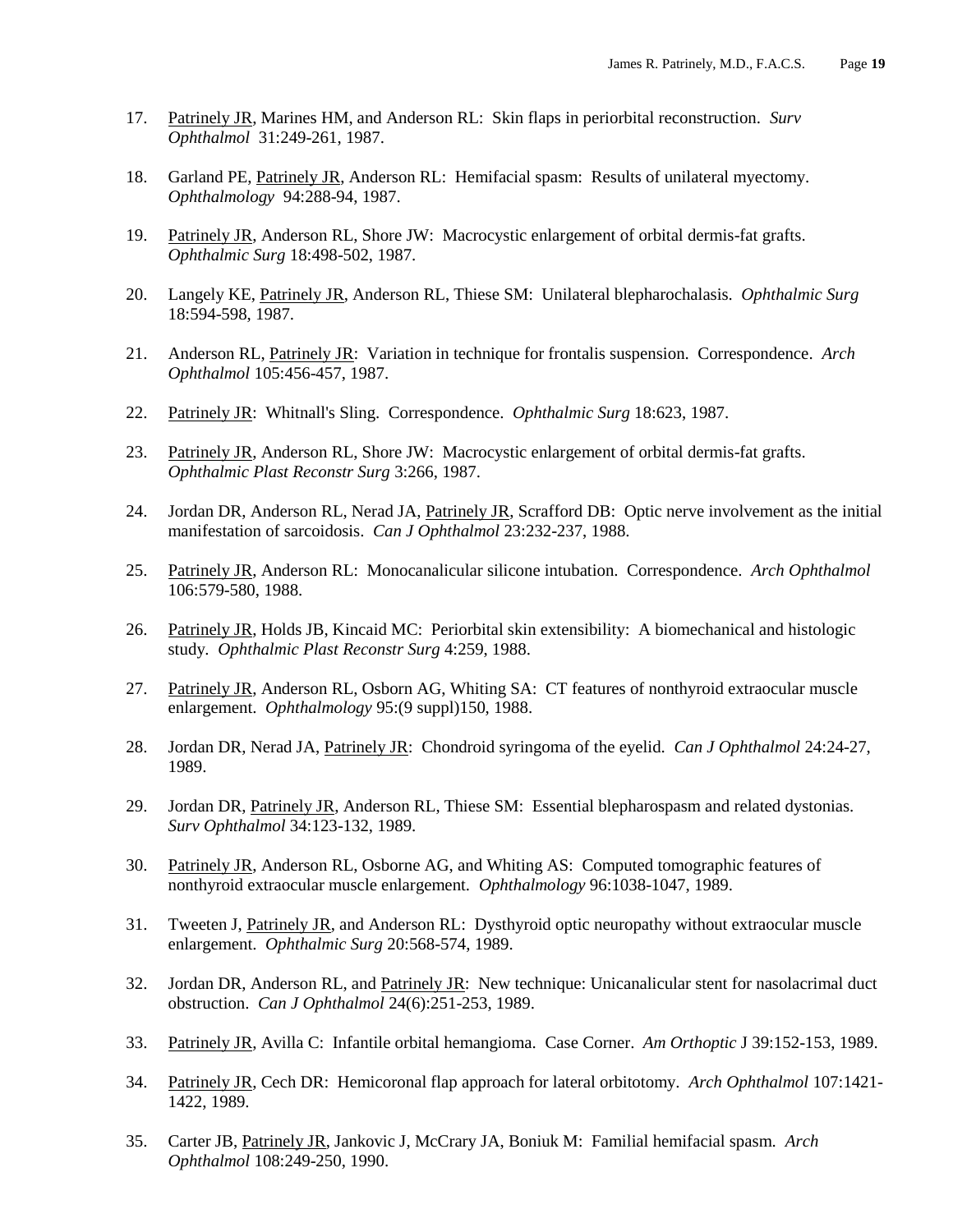- 36. Patrinely JR, Anderson RL, Font RL: Granulomatous acne rosacea of the eyelids*. Arch Ophthalmol*  108:561-563, 1990.
- 37. Holds JB, Anderson RL, Jordan DR, Patrinely JR: Bilateral hemifacial spasm. *J Clin Neuro-Ophthalmol* 10:153-154, 1990.
- 38. Patrinely JR: Prevention of eyelid cancer. Questions and Answers*. Arch Ophthalmol* 108:1681, 1990.
- 39. Patrinely JR: Treatment of partial nasolacrimal duct obstruction in adults. Questions and Answers. *Arch Ophthalmol* 108:1681, 1990.
- 40. Patrinely JR: Diagnosis and management of essential blepharospasm*. Benign Essential Blepharospasm Research Foundation* Vol 9, Nos. 4-5, 1990.
- 41. Cruz OA, Patrinely JR, Reyna GS, et al: Urine drug screening for cocaine following lacrimal surgery. *Am J Ophthalmol* 111:703-705, 1991.
- 42. Orengo SD, Patrinely JR: Dacryocystorhinostomy in osteopetrosis. *Ophthalmic Surg* i. 22:396-398, 1991.
- 43. Marines HM, Patrinely JR: Systemic associations of exophthalmos. *Systemic Associations of Ocular Disorders, Int Ophthalmol Clin* 31(3):143-162, Summer 1991.
- 44. Gordon AJ, Patrinely JR, Knupp JA, et al: Complex choristoma of the eyelid containing ectopic cilia and lacrimal gland. *Ophthalmology* 98:1547-1550, 1991.
- 45. Chavez P, Patrinely JR, Font RL: Large cell acanthoma of the eyelid: Report of two cases. *Arch Ophthalmol* 109:1433-1434, 1991.
- 46. De La Paz MA, Lewis RA, Patrinely JR, Merin L, Greenberg F: A sibship with unusual anomalies of the eye and skeleton (Michels' Syndrome). *Am J Ophthalmol* 112:572-580, 1991.
- 47. Mansour AM, Cheng KP, Mumma JV, Stager DR, Harris GJ, Patrinely JR, Lavery MA, Wang FM, Steinkuller PG: Congenital dacryocele: A collaborative review. *Ophthalmology* 98:1744-1751, 1991.
- 48. Patrinely JR, Anderson RL, Font RL: Granulomatous acne rosacea of the eyelids. *Dermatology* Digest 4:4-5, 1991.
- 49. Cruz OA, Patrinely JR, Stal S, Font RL: Periorbital giant congenital melanocytic nevus. *Arch Ophthalmol* 110:562-563, 1992.
- 50. Patrinely JR, Koch DD: Surgical management of advanced ocular adnexal amyloidosis. *Arch Ophthalmol* 110:882-885, 1992.
- 51. Patrinely JR, Koch DD: Manejo quirúrgico de la amiloidosis avanzada de lo anejos oculares. *Arch Ophthalmol* (Edición Española) 3:363-366, 1992.
- 52. Marines HM, Patrinely JR: Benign eyelid tumors. *Oculodermal Diseases, Ophthalmol Clin North Am* 5(2):243-260, June 1992.
- 53. Del La Paz MA, Patrinely JR, Marines HM, Appling WD: Adjunctive hyperbaric oxygen in the treatment of bilateral cerebro-rhino-orbital mucormycosis. *Am J Ophthalmol* 114:208-211, 1992.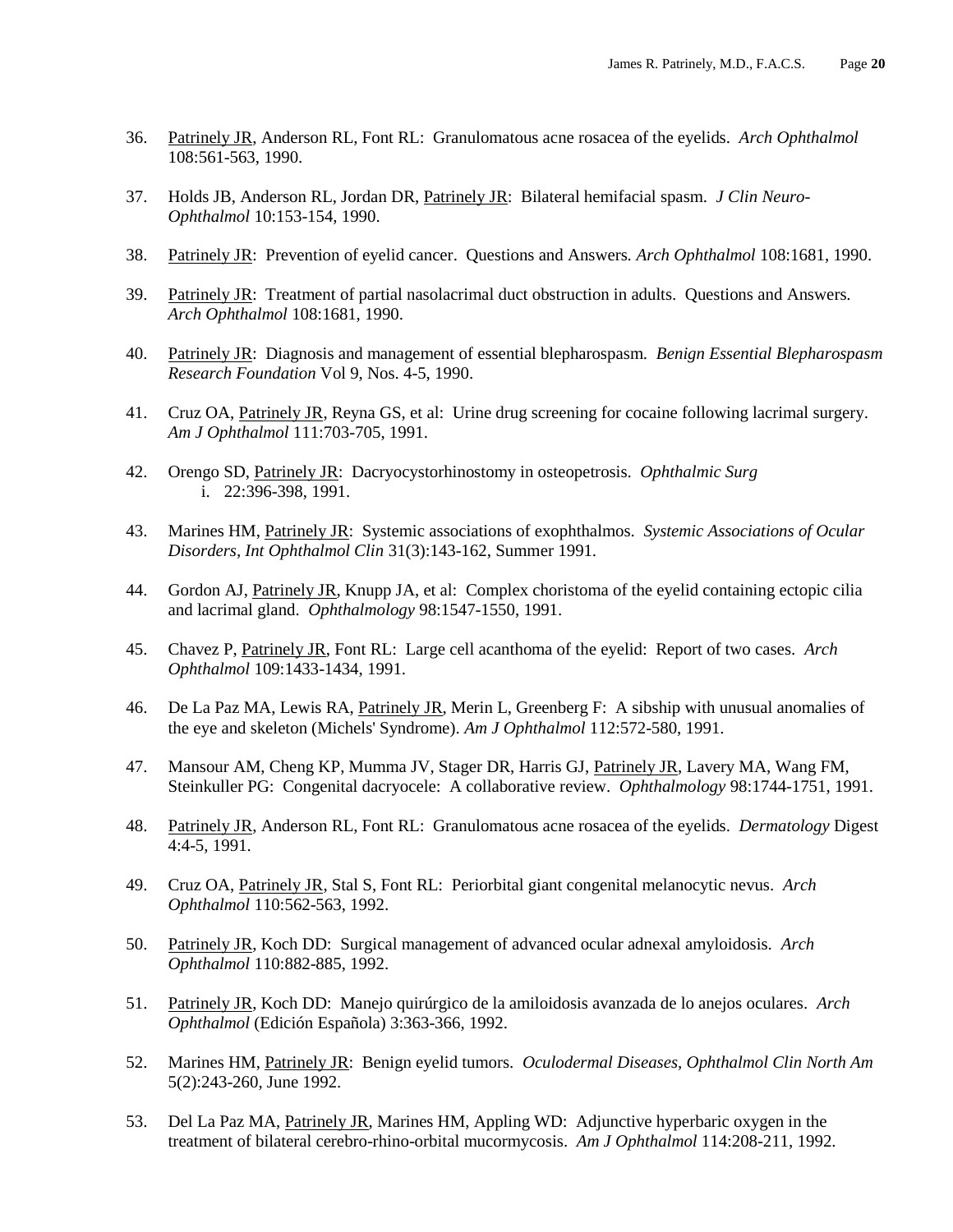- 54. Font RL, Laucirica R, Rosenbaum PS, Patrinely JR, Boniuk M: Malignant lymphoma of the ocular adnexa associated with the benign lymphoepithelial lesion of the parotid glands. *Ophthalmology* 99:1582-1587, 1992.
- 55. Jordan DR, St. Onge P, Anderson RL, Patrinely JR, Nerad JA: Complications associated with alloplastic implants used in orbital fracture repair. *Ophthalmology* 99:1600-1608, 1992.
- 56. Patrinely JR: Ask The Doctor Questions and Answers*. Benign Essential Blepharospasm Research Foundation* Vol 11, No 1, 1992.
- 57. Patrinely JR: Ask The Doctor Questions and Answers. *Benign Essential Blepharospasm Research Foundation* Vol 11, No 2, 1992.
- 58. Patrinely JR: Apraxia of eyelid opening. *Benign Essential Blepharospasm Research Foundation* Vol 12, No 3, 1992.
- 59. Patrinely, JR: Facial Tics. *Benign Essential Blepharospasm Research Foundation* Vol 12, No 4, 1992.
- 60. Patrinely JR: Surgical management of divided nevus of the eyelid. Correspondence. *Plast Reconstr Surg* 89:1175, 1992.
- 61. Patrinely JR, George RE, Stal S: Conjunctival prolapse following craniofacial surgery. Correspondence. *Arch Ophthalmol* 110:1359, 1992.
- 62. Patrinely JR, Dhindsa H: Treating malignant ocular melanoma at The Methodist Hospital. *The Methodist Hospital Cancer Program Annual Report*, 1992.
- 63. Orengo SD, Patrinely JR: Dacryocystorhinostomy in osteopetrosis. *Ophthalmic Plast Reconstr Surg* 8:231, 1992.
- 64. Holds JB, Anderson RL, Patrinely JR, Zimmerman PL: Hydraulic orbital injection injuries. Scientific poster 96, American Academy of Ophthalmology, Dallas, TX, November 8-12, 1992.
- 65. Terry A, Patrinely JR, Anderson RL, Smithwick W IV: Orbital meningoencephalocele manifesting as a conjunctival mass. *Am J Ophthalmol* 115:46-49, 1993.
- 66. Font RL, Laucirica R, Patrinely JR: Immunoblastic B-cell malignant lymphoma involving the orbit and maxillary sinus in a patient with acquired immune deficiency syndrome. *Ophthalmology* 100:966-970, 1993.
- 67. Appling WD, Patrinely JR, Salzer TA: Transconjunctival approach vs. subciliary skin-muscle flap approach for orbital fracture repair. Arch *Otolaryngol Head Neck Surg* 119:1000-1007, 1993.
- 68. Holds JB, Patrinely JR, Zimmerman PL, Anderson RL: Hydraulic orbital injection injuries. *Ophthalmology* 100:1475-1482, 1993.
- 69. Husain SE, Patrinely JR, Zimmerman LE, Font RL: Primary basal cell carcinoma of the limbal conjunctiva. *Ophthalmology* 100:1720-1722, 1993.
- 70. Patrinely JR: Ask The Doctor Questions and Answers. *Benign Essential Blepharospasm Research Foundation* Vol 12, No 3, 1993.
- 71. Patrinely JR, W. Douglas Appling: Refining surgery for facial trauma. *The Methodist Hospital Medicine Link* Vol 2, No 3, 1993.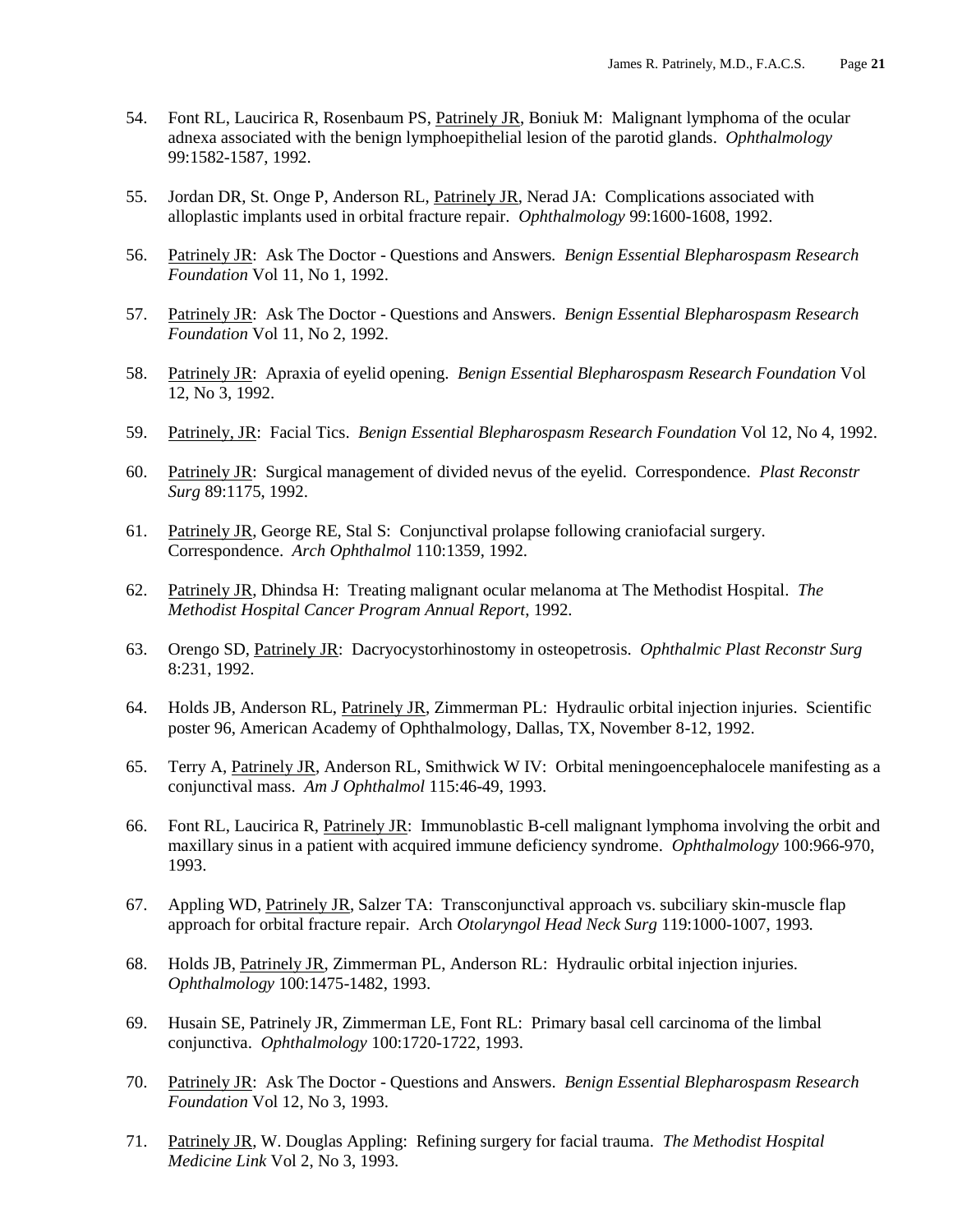- 72. DeLaPaz M, Patrinely JR, Marines H, Appling W: Adjunctive hyperbaric oxygen in the treatment of bilateral cerebro-rhino-orbital mucormycosis*. Ophthalmic Plast Reconstr Surg* 9:227, 1993.
- 73. Patrinely, JR, Cruz OA, Reyna GS, King JW: The use of cocaine as an aesthetic in lacrimal surgery. *Journal of Analytical Toxicology.* 18(1):54-6, 1994.
- 74. Appling WD, Patrinely JR, Salzer TA: Transconjunctival approach vs. subciliary skin-muscle flap approach for orbital fracture repair. *The Otolaryngology Journal Club Journal*, Raven Press, Ltd., New York, 1(1):21-24, 1994.
- 75. Soparkar CNS, Patrinely JR, Cuaycong MJ, Holds JB, Dailey RA, Kersten RC, Rubin PAD, Linberg JV, Howard GR, Donovan DT, Matoba AY: The silent sinus syndrome. A cause of spontaneous enophthalmos. *Ophthalmology* 101:772-778, 1994.
- 76. Hunts JH, Patrinely JR, Holds JB, Anderson RL: Orbital emphysema: Staging and acute management. *Ophthalmology* 101:960-966, 1994.
- 77. Panzer SW, Wilson HK, Patrinely JR: Exophthalmos and iatrogenic Cushing's syndrome. *Ophthalmic Plast Reconstr Surg* 10:278-282, 1994.
- 78. Patrinely JR: Ask The Doctor Questions and Answers. *Benign Essential Blepharospasm Research Foundation* Vol 13, No 2, 1994.
- 79. Patrinely JR: Book Review: Orbital Tumors (3rd ed). John Warren Henderson, ed; New York: Raven Press; 1994, 448 pp. *The Cancer Bulletin*, The University of Texas MD Anderson Cancer Center, Vol 46, No 4, July-August, 1994.
- 80. Patrinely JR: The pros and cons of laser dacryocystorhinostomy. Correspondence. *Am J Ophthalmol* 118:263, 1994.
- 81. Soparkar CNS, Patrinely JR: Silent Sinus Syndrome. Letter to the Editor. *Ophthalmology* 101:1763- 64, 1994.
- 82. Appling WD, Patrinely JR, Salzer TA: Transconjunctival approach vs subciliary skin-muscle flap approach for orbital fracture repair. *Am J Ophthalmol* 117:134, 1994.
- 83. Massry GG, Holds JB, Kincaid MC, Patrinely JR: Sebaceous gland hyperplasia of the caruncle. *Ophthalmic Plast Reconstr Surg* 11:32-36, 1995.
- 84. Stewart MG, Patrinely JR, Appling WD, Jordan DR: Late proptosis following orbital floor fracture repair. *Arch Otolaryngol Head Neck Surg* 121:649-652, 1995.
- 85. Stewart MG, Patrinely JR, Appling WD, Jordan DR: Complications tardives du traitement d'une fracture du plancher de l'orbite. *Arch Otolaryngol - Journal d'ORL* 14:72-73, 1995.
- 86. Netscher DT, Patrinely JR, Peltier M, Polsen C, Thornby J: Transconjunctival versus transcutaneous lower eyelid blepharoplasty: A prospective study. *Plast Reconstr Surg* 96:1053-1060, 1995.
- 87. Klapper SR, Patrinely JR, Kaplan SL, Font RL: Atypical mycobacterial infection of the orbit. *Ophthalmology* 102:1536-1541, 1995.
- 88. Oliver AJ, Patrinely JR, Helfrick JF: Orbital Pseudotumor: Report of a case after treatment for temporomandibular joint dysfunction. *J Oral Maxillofac Surg* 53:1465-1469, 1995.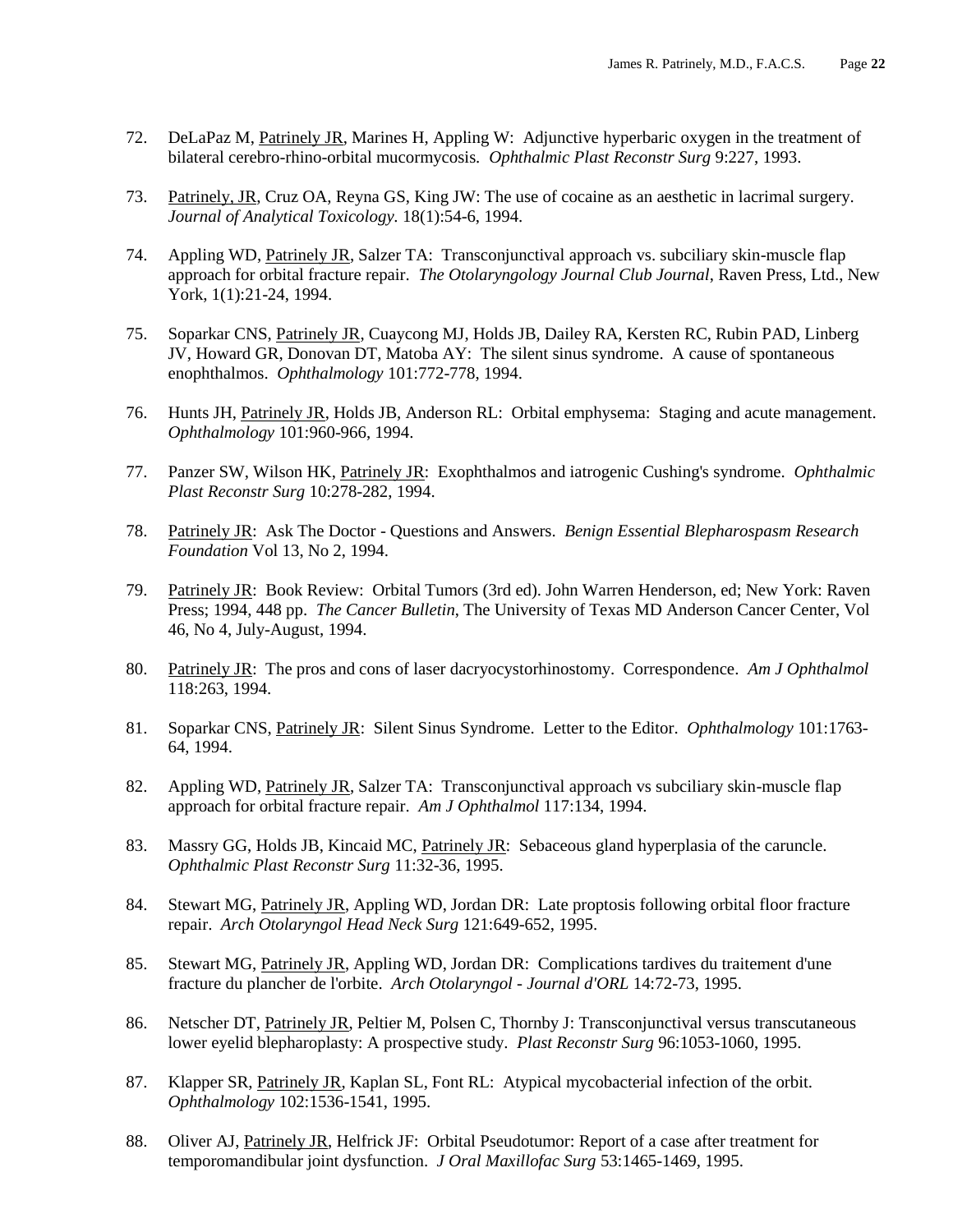- 89. Hayman LA, Maturi RK, Pfleger MJ, Diaz-Marchan P, Horowitz B, Tang RA, Soparkar CNS, Patrinely JR: Magnetic resonance imaging of the eyelids: normal and pathologic findings. Pictorial essay. *Am J Roentgenology* 165:639-644, 1995.
- 90. Patrinely JR, Anderson RL, Morales L: The vascularized temporoparietal fascial flap for correction of the deep superior sulcus. Commentary. *Ophthalmic Plast Reconstr Surg* 11:107-8, 1995.
- 91. Soparkar CNS, Patrinely JR: Atraumatic enophthalmos. Correspondence. *Plast Reconstr Surg* 96:1481-1482. 1995.
- 92. Patrinely JR: Surgical information for excessive skin, upper eyelids and droopy eyelids. *Benign Essential Blepharospasm Research Foundation* Vol 14, No 5, 1995.
- 93. Hayman LA, Maturi RK, Pfleger MJ, Diaz-Marchan P, Horowitz B, Tang RA, Soparkar CNS, Patrinely JR: Magnetic resonance imaging of the eyelids: normal and pathologic findings. *Am J Ophthalmol* 120:820-821, 1995.
- 94. Hunts JH, Patrinely JR, Holds JB, Anderson RL: Orbital emphysema: staging and acute management. *Ophthalmology Digest* 2:5, 1995.
- 95. Maturi RK, Soparkar CNS, Patrinely JR, Hayman LA: Magnetic resonance imaging of the eyelid complex: anatomy and pathology. *Invest Ophthalmol Vis Sci*. 1995; 36(4, suppl):501.
- 96. Pelton RW, Soparkar CNS, Patrinely JR: Idiopathic inflammatory response to silastic in the orbit. Invest *Ophthalmol Vis Sci*. 1995; 36(4, suppl):504.
- 97. Soparkar CNS, Patrinely JR, Cuaycong MJ, et al: The silent sinus syndrome: a cause of spontaneous enophthalmos. *Ophthalmic Plast Reconstr Surg* 11:146, 1995.
- 98. Hunts JH, Patrinely JR, Holds JB, Anderson RL: Orbital emphysema: staging and acute management. *Ophthalmic Plast Reconstr Surg* 11:147, 1995.
- 99. Maturi RK, Hayman AL, Tang RA, Soparkar CNS, Patrinely JR: Magnetic resonance imaging of the eyelid complex: anatomy and pathology. Scientific poster 96, American Academy of Ophthalmology, Atlanta, Georgia, October 29-November 2, 1995.
- 100. Pratt DV, Patrinely JR: Reversal of iatrogenic punctocanalicular occlusion. Scientific poster 258, American Academy of Ophthalmology, Atlanta, Georgia, October 29-November 2, 1995.
- 101. Patrinely JR: Complications of upper eyelid and eyebrow surgery. *Seminars in Ophthalmol* 11(2):172- 82, 1996.
- 102. Beaver HA, Patrinely JR, Holds JB, Soper MP: Periocular autografts in socket reconstruction. *Ophthalmology* 103:1498-1502, 1996.
- 103. Pratt DV, Patrinely JR: Reversal of iatrogenic punctal and canalicular occlusion. *Ophthalmology* 103:1493-97, 1996.
- 104. Klapper SR, Patrinely JR, Stal S, Weber RS: Advanced orbital surgery. *Orbital Diseases, Ophthalmol Clin North Am* 9(4):591-605, December 1996.
- 105. Hunts JH, Patrinely JR, Stal S: Orbital hemorrhage during rhinoplasty. *Annals Plast Surg* 37:618-623, 1996.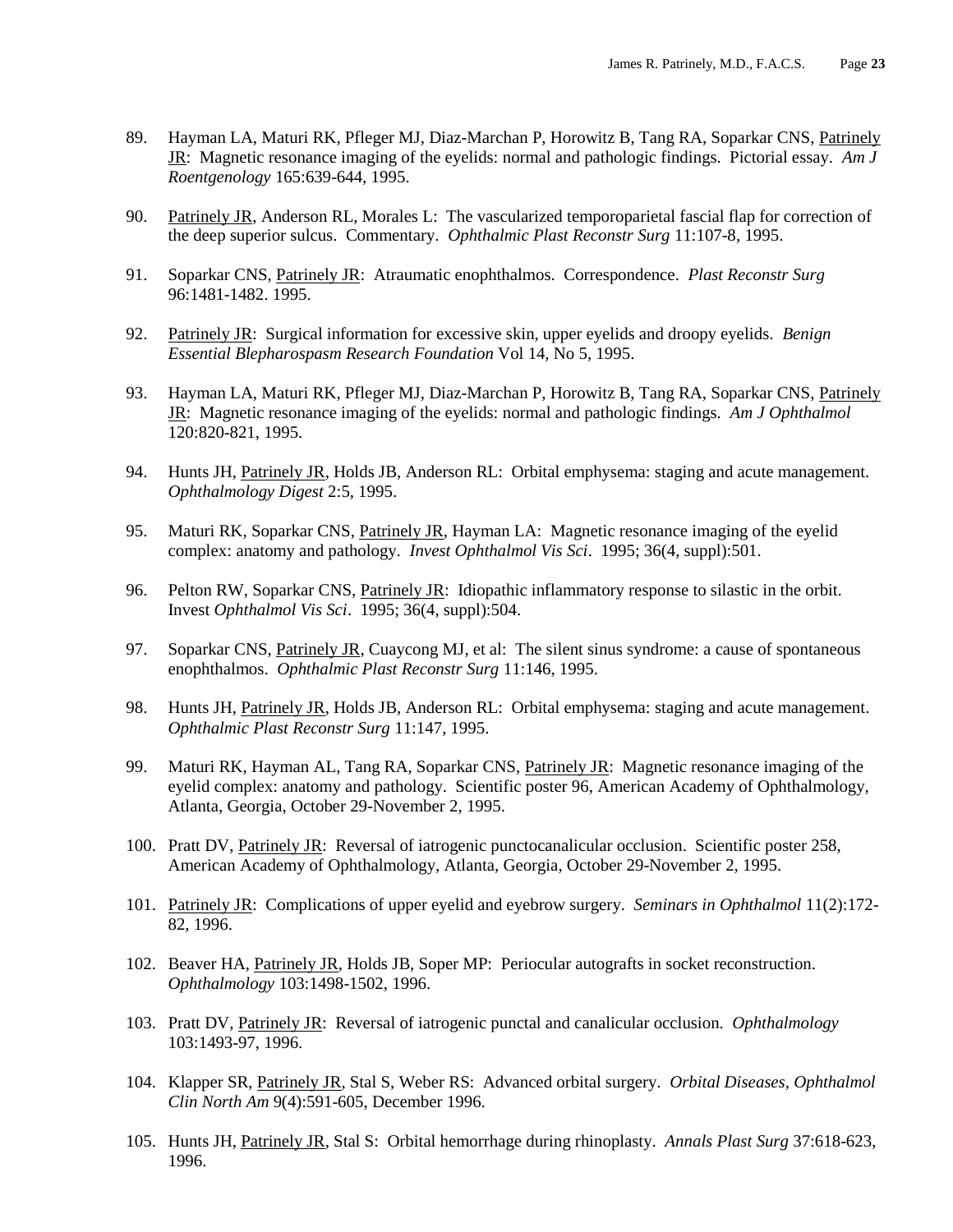- 106. Kazim M, Patrinely JR: Graves' eye disease and the ophthalmologist. *The Thyroid Connection*, The Thyroid Society for Education & Research, Inc., Vol 11, No 1, 1996.
- 107. Valenzuela J, Mietz H, Patrinely JR, Hamill MB, Font RL: Does mitomycin C affect the optic nerve in optic nerve sheath fenestration? An animal study in rabbits. Scientific poster. Association for Research in Vision and Ophthalmology (ARVO) Annual Meeting, Fort Lauderdale, Florida, April 21-26, 1996.
- 108. Klucznick RP, Lefler JE, Patrinely JR, Boniuk M, Mawad ME: Endovascular treatment of dural arteriovenous malformations of the cavernous sinus with gugliemi detactable coils. Scientific poster. European Society of Neuroradiology, Milan, Italy, September, 1996.
- 109. Klucznick RP, Lefler JE, Patrinely JR, Boniuk M, Mawad ME: Endovascular treatment of dural arteriovenous malformations of the cavernous sinus with gugliemi detactable coils. Scientific poster. American Society of Ophthalmic Plastic and Reconstructive Surgery 27th Annual Scientific Symposium, Chicago, Illinois, October 26-27, 1996.
- 110. Hunts JH, Patel BCK, Patrinely JR, Anderson, RL: Medial canthal webbing following upper eyelid blepharoplasty: avoidance and management. Scientific poster. American Society of Ophthalmic Plastic and Reconstructive Surgery 27th Annual Scientific Symposium, Chicago, Illinois, October 26-27, 1996.
- 111. Patrinely JR: Reviewer: Focal Points, Clinical Modules for Ophthalmologists*. American Academy of Ophthalmology* 14(10) December 1996.
- 112. Soparkar CNS, Patrinely JR, Hunts JH, Linberg JV, Kersten RC, Anderson R: "The perils of permanent punctal plugs. Brief Report. *Am J Ophthalmol* 123:120-121, 1997.
- 113. Kuppersmith RB, Alford EL, Patrinely JR, Lee AG, Parke RB, Holds JB: Combined transconjunctival/intranasal endoscopic approach to the optic canal in traumatic optic neuropathy. *Laryngoscope* 107:311-315, 1997.
- 114. Hunts JH, Patrinely JR, Matoba AY, Font RL: Conjunctival cilia entrapment: An unrecognized cause of ocular irritation. *Ophthalmic Plast Reconstr Surg* 13(4):289-292, 1997.
- 115. Pratt DV, Patrinely JR: Reversal of iatrogenic punctal and canalicular occlusion. *Ophthalmology* 104:901-2, 1997.
- 116. Klapper SR, Patrinely JR: Book Review: Orbital Surgery: A Conceptual Approach. Rootman J, Stewart B, Goldberg RA (eds). *Head & Neck Surg* January 1997.
- 117. Klapper SR, Lee AG, Patrinely JR, Stewart M, Alford EL: Orbital involvement in allergic fungal sinusitis. *Ophthalmology* 104:2094-2100, 1997.
- 118. Mietz H, Prager TC, Schweitzer C, Patrinely JR, Valenzuela JR, Font RL. Effect of mitomycin C on the optic nerve in rabbits. *British Journal of Ophthalmology* 81(7):584-9, 1997.
- 119. Soparkar CN, Patrinely JR. Abscessed hydroxyapatite orbital implants [Letter, Comment]. *Ophthalmology* 104(7):1059, 1997.
- 120. Patrinely JR: Ask The Doctor Questions and Answers. *Benign Essential Blepharospasm Research Foundation* Vol 17, No 1, 1998.
- 121. Patrinely JR: The frontalis suspension for the treatment of eyelid apraxia. *Benign Essential Blepharospasm Research Foundation* Vol 17, No 1, 1998.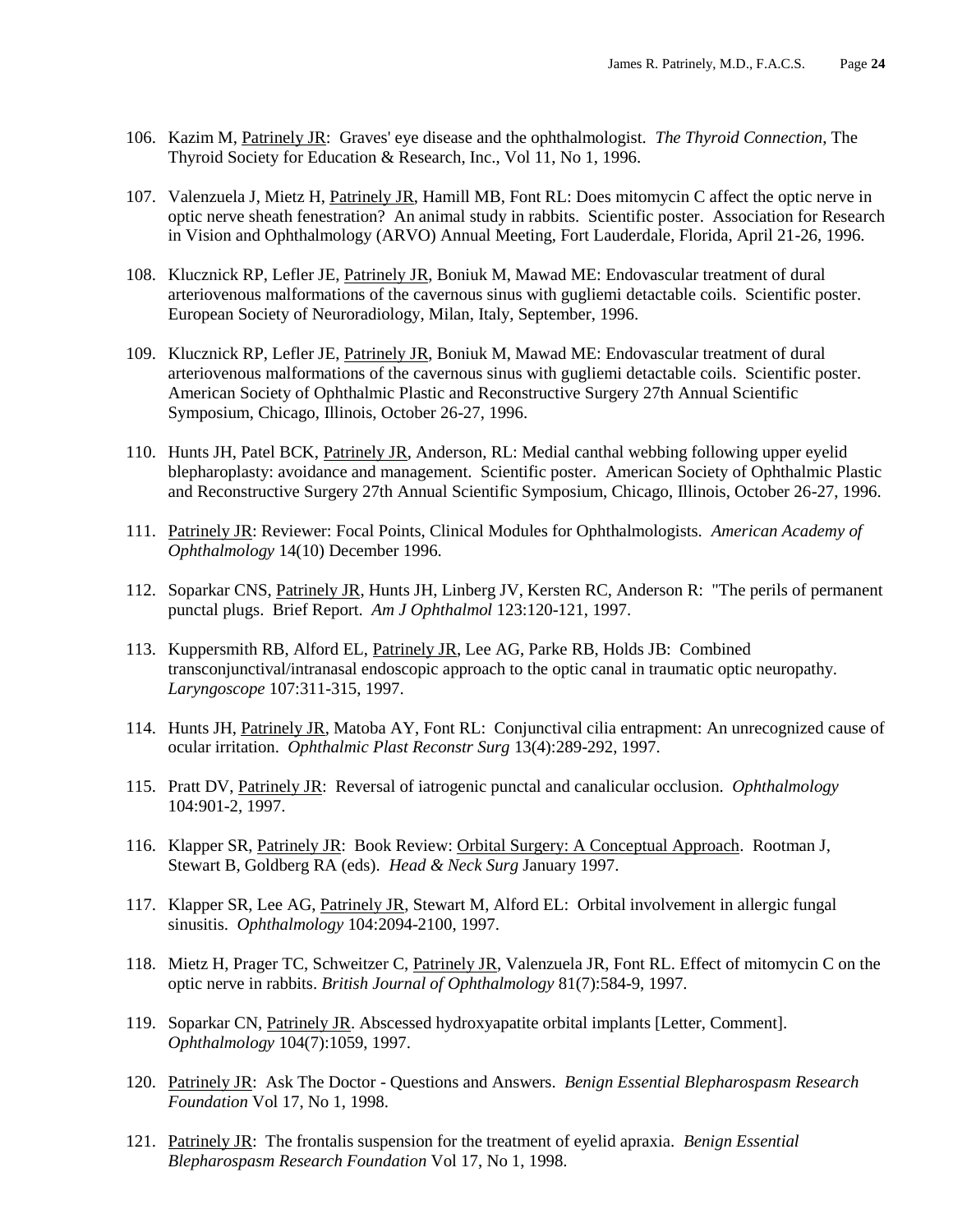- 122. Patrinely JR, Soparkar CNS: Blepharitis. *Benign Essential Blepharospasm Research Foundation* Vol 17, No. 4, 1998.
- 123. Rubin PA, Popham J, Rumelt S, Remulla H, Bilyk JR, Holds J, Mannor G, Maus M, Patrinely JR. Enhacement of the cosmetic and functional outcome of enucleation with the conical orbital implant. *Ophthalmology* 105(5):919-25, May 1998.
- 124. Klapper SR, Patrinely JR: Nontuberculous mycobacterial wound infections [Letter, Comment]. *Dermatol Surg* 24:297-298, 1998.
- 125. Lee AG, Patrinely JR, Edmond JC: Optic nerve sheath decompression in pediatric pseudotumor cerebri. *Ophthalmic Surg Lasers* 1998;29:514-517.
- 126. Blanco G, Patrinely JR, Alonso B, Font RL: Orbital hemangiopericytoma: clinicopathologic correlation. *Arch Soc Esp Oftalmol* 1998;73:543-546.
- 127. Goldstein MH, Soparkar CNS, Kersten RC, Orcutt JC, Patrinely JR: Conjunctival cysts of the orbit. *Ophthalmology* 1998;105:2056-2060.
- 128. Soparkar CNS, Patrinely JR: Eyelid cancers: a review. *Current Opinion in Ophthalmology* 1998,9;V:49- 53.
- 129. Biousse V, Newman NJ, Lee AG, Eggenberger E, Patrinely JR, Kaufman D: Intracranial Ewing's sarcoma. *J of Neuro-Ophthalmology* 18(3):187-191, 1998.
- 130. Brady KM, Patrinely JR*,* Soparkar CNS: Surgery of the eyelids. *Clinics in Plastic Surgery*, 25(4):579- 86, ix, October 1998.
- 131. Soparkar CNS, Patrinely JR: Tarsal patch-flap for orbital implant exposure. *Ophthalmic Plast Reconstr Surg* 14(6):391-7, November 1998.
- 132. Izer JD, Lee AG, Font RL, Patrinely JR: The many faces of sarcoidosis. *Journal of Neuro-Ophthalmology* 18(4):268-9, December 1998.
- 133. Lee AG, Patrinely JR, Edmond JC. Optic nerve sheath decompression in pediatric pseudotumor cerebri. Ophthalmic Surg Lasers. 1998;29:514–7.
- 134. Klapper SR, Patrinely JR, Kaplan SL, Font RL: Atypical mycobacterial infection of the orbit. *Ophthalmology* 1999;106:86-90.
- 135. Soparkar CNS, Patrinely JR, Tang R, Schiffman J, Rainey M: Thyroid eye disease surgical options. *Am Foundation of Thyroid Patients* 1999; Vol 6, No 8.
- 136. Blanco G, Soparkar CNS, Jordan DR, Patrinely JR: The ocular complications of periocular laser surgery. *Current Opinion in Ophthalmology* 1999, 10(4):264-269.
- 137. Soparkar CNS, Patrinely JR: Tarsoconjunctival pedicle flap. Letter to the Editor*: Ophthalmology* 1999; 106(8):1451-2.
- 138. Klapper SR, Patrinely JR: Periocular atypical mycobacterial infections. Letter to the Editor: *Ophthalmology* 1999; 106(9):1640-1.
- 139. Soparkar CNS, Patrinely JR: Medial fat removal in the upper eyelid. *Plast Surg Outlook* 1999, Vol 13, No. 8.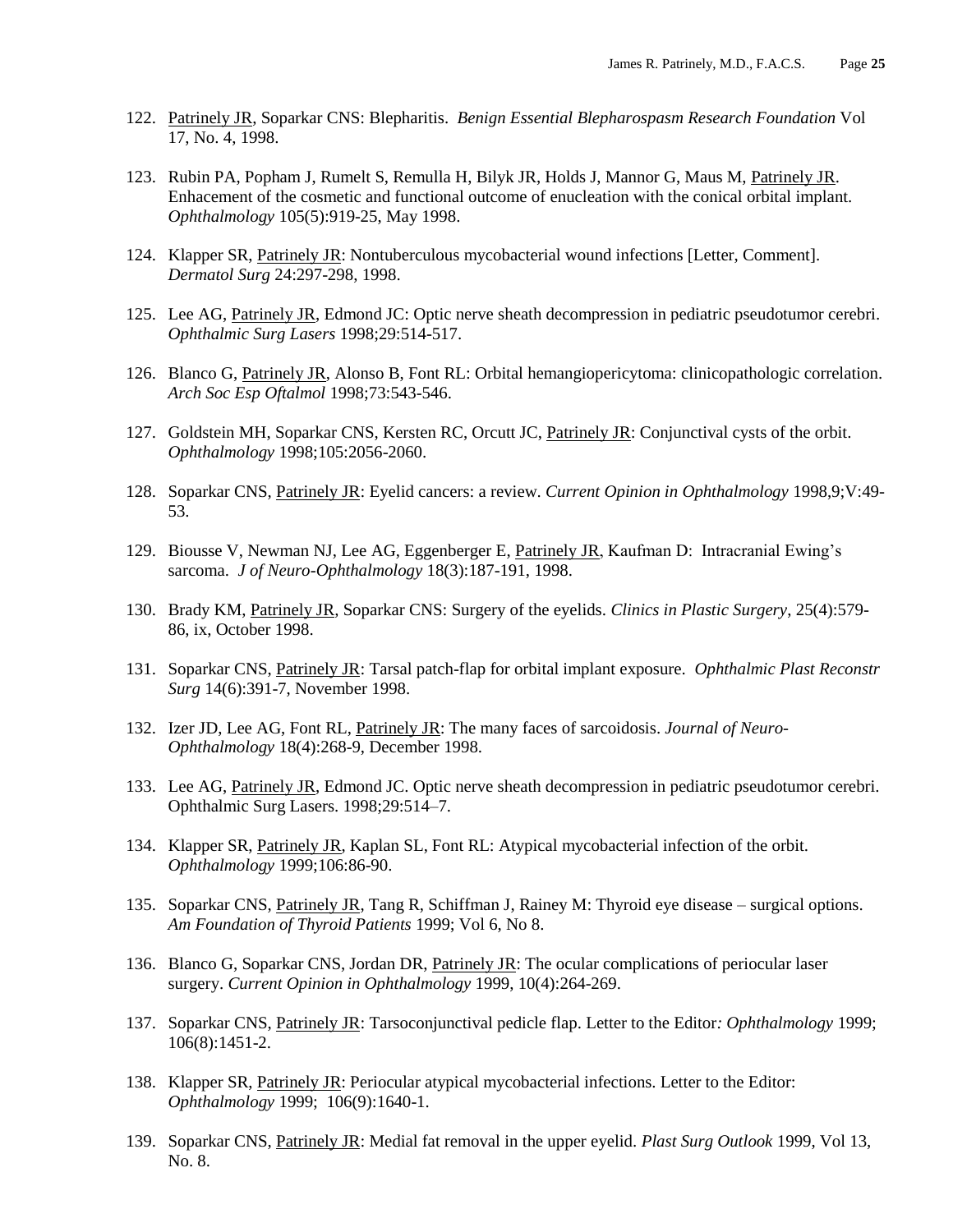- 140. Soparkar CNS, Patrinely JR, Soper MR: Alloplastic materials in socket reconstruction. *Journal of Ophth Prosthetics*, 4(1):1.
- 141. Pelton RW, Lee AG, Orengo-Nania SD, Patrinely JR: Bilateral optic disk edema caused by sarcoidosis mimicking pseudotumor cerebri. *American Journal of Ophthalmology*, 127(2):229-30, February 1999.
- 142. Patrinely, JR: Beware of the grifter: don't agree to operate on these problem patients. *Skin & Allergy News*, November 1999, p. 24.
- 143. Davidson JK, Soparkar CNS, Williams JB, Patrinely JR: Negative sinus pressure and normal predisease imaging in silent sinus syndrome. *Archives of Ophthalmology*. 117(12):1653-4, December 1999.
- 144. Patrinely JR, O'Neal KD, Kersten RC, Soparkar CNS: Total upper eyelid reconstruction with mucosalized tarsal graft and overlying bipedicle flap. *Archives of Ophthalmology*. 117(12):1655-61, December 1999.
- 145. Patrinely JR: Partial myectomy*. Benign Essential Blepharospasm Research Foundation* Vol 19, No. 2, 2000.
- 146. Patrinely JR: Botox and macular degeneration*. Benign Essential Blepharospasm Research Foundation* Vol 19, No. 2, 2000.
- 147. Patrinely JR: Update on the limited myectomy. *Benign Essential Blepharospasm Research Foundation* Vol 19, No. 3, 2000.
- 148. Michael CB, Lee AG, Patrinely JR, Stal S, Blacklock JB: Visual loss associated with fibrous dysplasia of the anterior skull base. Case report and review of the literature. *J Neurosurg*. 92(2):350-4, February 2000.
- 149. Patrinely JR: Epiphora unplugged. Comanagement Q and A. *Review of Optometry* 137(4):100, April 2000.
- 150. Patrinely JR: Protect eye region from sun to keep wrinkles away. *Pensacola News Journal,* May 21, 2000*.*
- 151. Soparkar CNS, Wong JF, Patrinely JR, Appling D: Growth factors embedded in an agarose matrix enhance the rate of porous polyethylene implant biointegration. *Ophthal Plast Reconstr Surg*. 16(5):341-6, September 2000.
- 152. Soparkar CNS, Wong JF, Patrinely JR, Appling D: Epidermal and fibroblast growth factors enhance fibrovascular integration of porous polyethylene implants. *Ophthal Plast Reconstr Surg*. 16(5):337-40, September 2000.
- 153. Soparkar CNS, Wong JF, Patrinely JR, Davidson JK, Appling D: Porous polyethylene implant fibrovascularization rate is affected by tissue wrapping, agarose coating and insertion site. *Ophthal Plast Reconstr Surg*. 16(5):330-6, September 2000.
- 154. Holck DE, Ng JD, Soparkar CNS, Patrinely JR, Piest KL, Hollsten DA, Foster JA, Kikkawa DO: Orbital reconstruction using custom – made and hemiorbital porous polyethylene implants. Scientific Poster 99, American Society of Ophthalmic Plastic and Reconstructive Surgery, Dallas, Texas, October 20-21, 2000.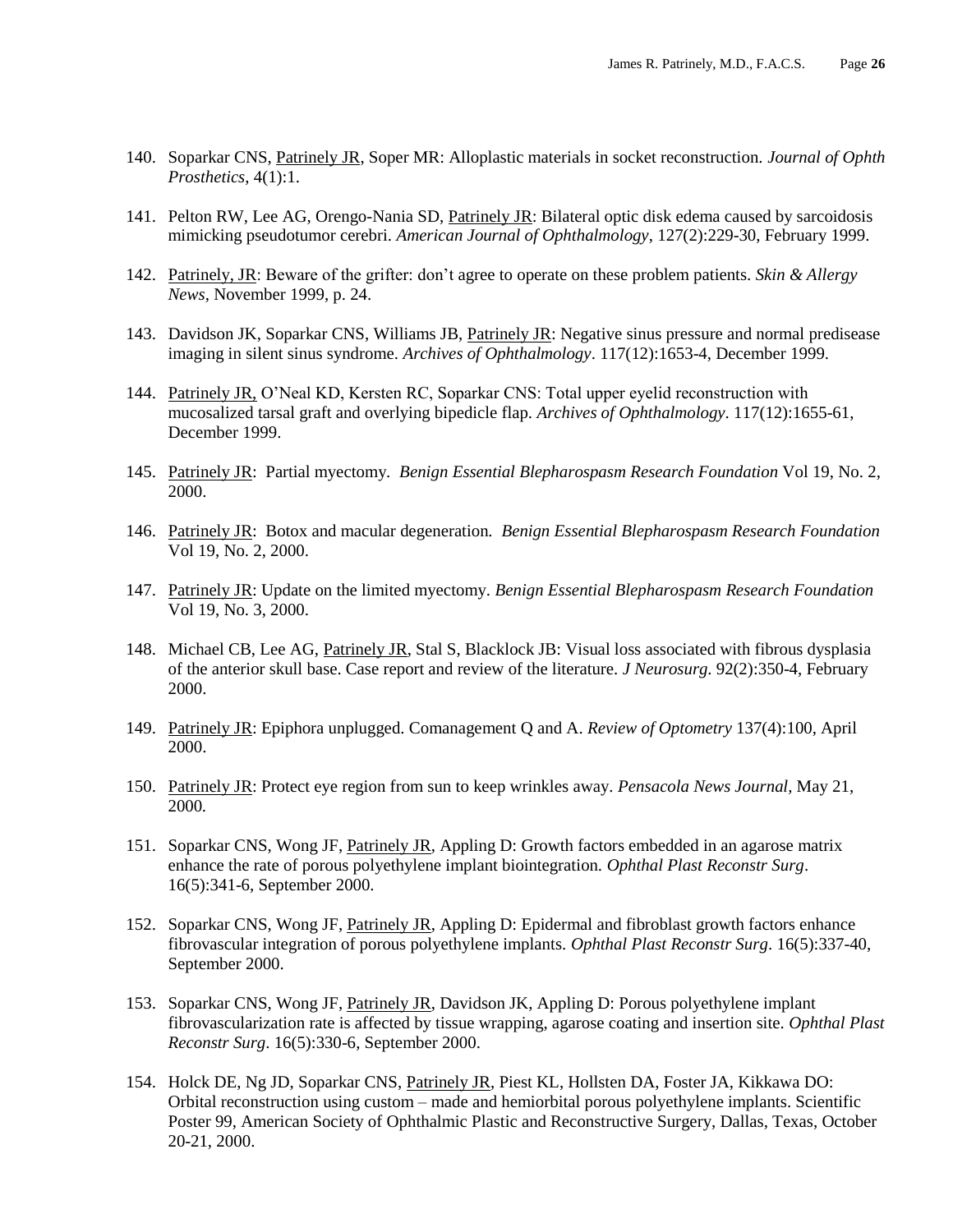- 155. Patrinely JR, Soparkar CNS: Application of acellular dermal allografts. *Ophthalmology*. 107(11):1966- 7, November 2000.
- 156. Patrinely JR: Ask the doctor? *Benign Essential Blepharospasm Research Foundation* Vol 19, No. 4, 2000.
- 157. Patrinely JR: Ask the doctor? *Benign Essential Blepharospasm Research Foundation* Vol 19, No. 5, 2000.
- 158. Patrinely JR: Ask the doctor? *Benign Essential Blepharospasm Research Foundation* Vol 20, No. 1, 2001.
- 159. Patrinely JR: Ask the doctor? *Benign Essential Blepharospasm Research Foundation* Vol 20, No. 2, 2001.
- 160. Patrinely JR: Blepharoplasty. *Benign Essential Blepharospasm Research Foundation* Vol 20, No. 3, 2001.
- 161. Patrinely, JR: Ask the doctor? *Benign Essential Blepharospasm Research Foundation* Vol 20, No. 4, 2002.
- 162. Patrinely, JR: Ask the doctor? *Benign Essential Blepharospasm Research Foundation*, Vol 21, No. 2, 2002.
- 163. Klapper SR, Patrinely JR: Orbital involvement in allergic fungal sinusitis. Letter to the Editor. *Ophthalmic Plast Reconstru Surg* 2001;17(2):149-154.
- 164. Soparkar CNS, Patrinely JR, Esmaeli B: Squamous cell carcinoma with perineural spread. *Ophthalmic Plast Reconstru Surg* 2001; 17:470-472.
- 165. Soparkar CNS, Patrinely JR. Silicone punctual plug extrusion. *Ophthalmology* 2001;108(12):2153-4.
- 166. Soparkar CNS, Patrinely JR, Hunt MG, Shenaq SM. Ophthalmology 2001;108(11):1933-4.
- 167. Soparkar CNS, Patrinely JR. Ask the doctor? *Benign Essential Blepharospasm Research Foundation* Vol 21, No. 1, 2001.
- 168. DeMonte F, Tabrizi P, Culpepper SA, Suki D, Soparkar CNS, Patrinely JR: Ophthalmological outcome after orbital entry during anterior and anterolateral skull base surgery. *J Neurosurg*, 97:851-856 2002.
- 169. Wong JF, Soparkar CNS, Patrinely JR: Correction of lower eyelid retraction with high density porous polyethylene: the medpor® lower eyelid spacer. *Orbit* 2001;20(3):217-227*.*
- 170. Grant JH, Patrinely JR, Weiss AH, Kierney PC, Gruss JS. Trapdoor fracture of the orbit in a pediatric population. *Plast Reconstru Surg* 2002;109:482-489.
- 171. DeMonte F, Tabrizi P, Culpepper SA, Suki D, Soparkar CS, Patrinely JR. Ophthalmological outcome after orbital entry during anterior and anterolateral skull base surgery. *J Neurosurg* 2002.
- 172. Pelton RW, Soparkar CNS, Patrinely JR: Alford EL: Sinusitis-induced visual loss following orbital decompression. Brief Report. *Am J Ophthalmol* (submitted).
- 173. Patel BCK, Patrinely JR, Linebarger E, Anderson RL: Polytetrafluoroethylene (Gore-tex) slings for ptosis correction. *Ophthalmic Plast Reconstr Surg* (submitted).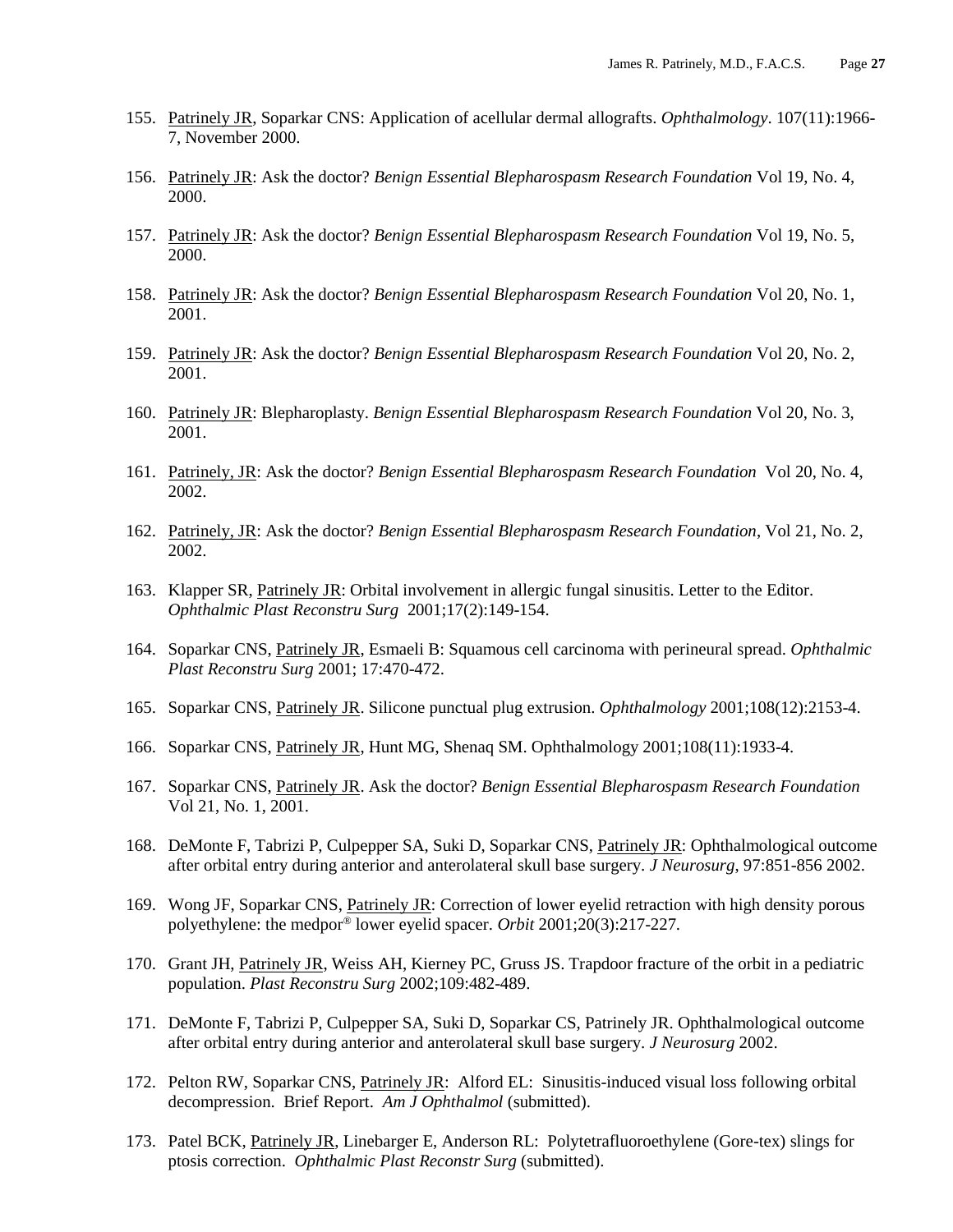- 174. Pratt DV, Lee AG, Patrinely JR: Chronic sino-orbital mucormycosis: An under recognized entity. *Ophthalmology* (submitted).
- 175. Lee AG, Patrinely JR, Avilla CW: Bilateral proptosis, red eyes, and ophthalmoplegia in a patient with thyroid disease. *Ophtholmology Times* (in-print).
- 176. Patrinely JR, Holds JB, Kincaid MC: Directional variations in periorbital skin extensibility. A biomechanical and histopathologic analysis. *Ophthalmic Plast Reconstr Surg* (in-print).
- 177. Patrinely JR: Gore-Tex frontalis suspension. Correspondence. *Plast Reconstr Surg* (in-print).
- 178. Patrinely JR, Font RL, Izer J, Lee AG: "Orbital sarcoidosis diagnosed by skin biopsy." *J Neuro Ophthalmol* (in-print).
- 179. Patrinely, JR: Ask the doctor? *Benign Essential Blepharospasm Research Foundation*, Vol 23, No. 4 2004.
- 180. Huang CM, Meyer DR, Patrinely JR, Soparkar CNS, Dailey RA, Maus M, Rubin PAD, Yeatts RP, Bersani TA, Karesh JW, Harrison AR, Shovlin JP: Medial rectus muscle injuries associated with functional endoscopic sinus surgery (FESS): characterization and management. *Ophthalmic Plast Reconstr Surg*, 19(1):25-37, 2003
- 181. Burroughs JR, Soparkar CNS, Patrinely JR, Kersten RC, Kulwin DR, Lowe CL: Monitored anesthesia care for enucleations and eviscerations. *Ophthalmology*, 110(2):311-313, 2003
- 182. Burroughs JR, Soparkar CNS, Patrinely, JR: Plastic pointers: 7 tips for traumatic eyelid lacerations. *Review of Ophthal,* July 2003:73-75.
- 183. Soparkar CNS, Patrinely JR: Cosmetic Botox: reading between the advertising lines. *EyeMDLink* on the Internet. January, 2003.
- 184. Burroughs JR, Soparkar Cn, Patrinely JR. The buried vertical mattress: a simplified technique for eyelid margin repair. *Ophthal Plast Reconstr Surg* 19(4):323-4, 2003.
- 185. Font RL, Blanco G, Soparkar CN, Patrinely JR, Ostrowski ML: Giant cell reparative granuloma of the orbit associated with cherubism. *Ophthalmology* 110:1846-1849, 2003.
- 186. Burroughs JR, Soparkar CN, Patrinely JR. Rotation mattress suture: a powerful adjunct for ectropion correction. *Ophthal Plast Reconstr Surg* 19(5):404-6, 2003.
- 187. Burroughs JR, Cospin Hernandez JR, Soparkar CNS, Patrinely JR: Misdiagnosis of Silent Sinus Syndrome. *Ophthalmic Plast Reconstr Surg* 2003;19(6): 449-54.
- 188. Soparkar CN, Patrinely JR: Evaluation of the lacrimal sac. *Ophthalmology* 110(12):2434-2435, 2003
- 189. Soparkar CNS, Patrinely JR, Davidson JK. Silent sinus syndrome-New perspectives? Ophthalmology 111(2):414-5,2004
- 190. Burroughs JR, Soparkar CNS, Patrinely JR, Lowe CL, Kersten RC, and Kulwin DR. Monitered anesthesia care-In Reply. *Ophthalmololgy*. 111(3):605-6, 2004.
- 191. Burroughs JR, Soparkar CNS, Patrinely JR. Response re: the buried vertical mattress: a simplified technique for eyelid margin repair. *Ophthal Plast Reconstr Surg.* 20(2):179, 2004.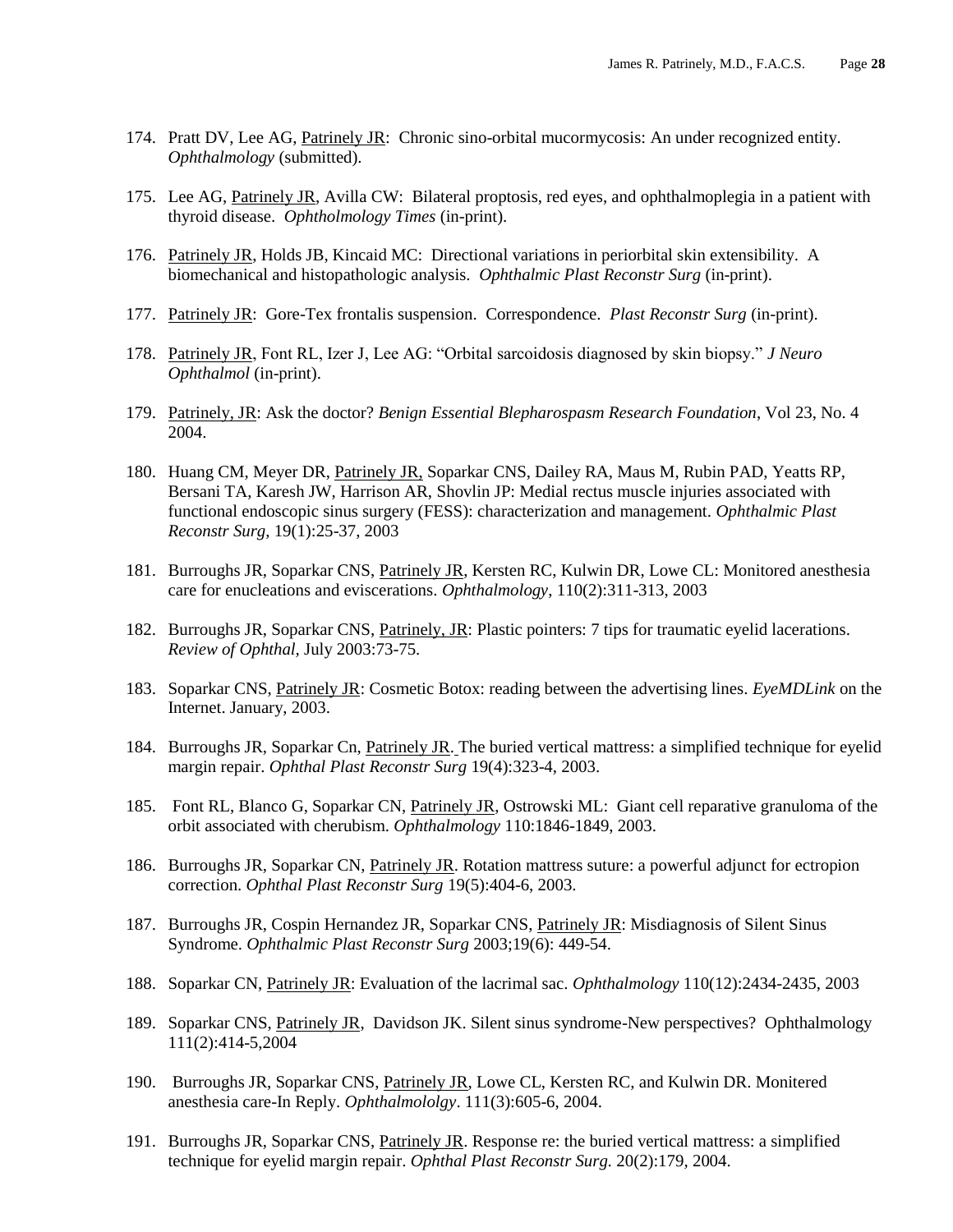- 192. Patrinely JR, Font RL, Soparkar CNS. Ectopic lacrimal gland vs ectopic lacrimal ductile. *Arch Ophthalmol*. 122:791, 2004.
- 193. Soparkar CNS, Patrinely JR, Tschen J. Erasing Restylane. *Ophthal Plast Reconstr Surg.*20(4):317, 2004.
- 194. Burroughs JR, Soparkar CNS, Patrinely JR. Response re: the buried vertical mattress: a simplified technique for eyelid margin repair. *Ophthal Plast Reconstr Surg.* 20(2):179, 2004.
- 195. Soparkar CNS, Patrinely JR: Evaluation of the lacrimal sac. *Ophthalmology* 110(12):2434-2435, 2003.
- 196. Burroughs JR, Soparkar CNS, Patrinely JR, Lowe CL, Kersten RC, and Kulwin DR. Monitored anesthesia care – In Reply. *Ophthalmology*. 111(3):605-6, 2004.
- 197. Burroughs JR, Soparkar CNS, Patrinely JR. Response re: the buried vertical mattress: a simplified technique for eyelid margin repair. *Ophthal Plast Reconstr Surg.* 20(2):179, 2004.
- 198. Soparkar,CS, Patrinely JR. Managing inflammatory reaction to restylane. *Ophthal Plast Reconstr Surg,* 2005
- 199. Lin DJ, Sami MS, Burroughs JR, Soparkar CS, Patrinely JR,. : Ocular injury from local anesthetic injections- needle expulsion-the luer-lok allure: *Arch Facial Plast Surg*.:6):436., 2006.
- 200. Sami MS, Soparkar CS, Patrinely JR, Hollier LM, Hollier LH. : Efficacy of botulinum toxin type A after topical anesthesia. *Ophthal Plast Reconstr Surg*  $\odot$ 6):448-52., 2006
- 201. Klapper SR and Patrinely JR : Management of cosmetic eyelid surgery complications. *Semin. Plast. Surg*.. 21(1); 80-93, 2007
- 202. Sami, MS, Soparkar CNS, Patrinely JR, Tower,RN: Eyelid edema. *Semin. Plast. Surg*.. 21(1); 24-31, 2007
- 203. Burroughs,JS, Anderson,RL, Patrinely JR, Weinberg DA, McCann, JD, McMullen, TFW: .Perioperative assessment of the eye and periocular region. *Semin. Plast. Surg*.. 21(1); 5-17, 2007.
- 204. Skibell, BC, Soparkar, CNS, Tower, RN, Patrinely JR: Periocular anesthesia in aesthetic surgery.. *Semin. Plast. Surg*.. 21(1); 80-93, 2007
- 205. Tower RN, Soparkar CNS, Patrinely JR: Perspectives on periocular aysmmetry. *Semin. Plast. Surg*.. 21(1); 18-23, 2007
- 206. Soparkar CS, Patrinely JR, Skibell BC, Tower RN. Hyaluronidase and restylane. Arch Facial Plast Surg. 9(4) 299-300; 2007
- 207. Harold Lee HB, Garrity JA, Cameron JD, Strianesse D, Bonavolonta G, Patrinely JR: Primary optic nerve sheath meningioma in children: *Surv Ophthalmol*. (6)543-58; 2008.
- 208. Soparkar CNS, Patrinely JR. : Frontalis antagonist blink syndrome (FABS) *Ophthal Plast Reconstr Surg*. 3:246-7, 2008
- 209. McFate JA, Soparkar CNS, Sami, M, Patrinely JR: Local anestheric orbicularis myotoxicity: a possible unrecognized cause of post blepharoplasty lagophthalmos.. *Eur J. Plast Surg*. 37(4):201-4, 2014.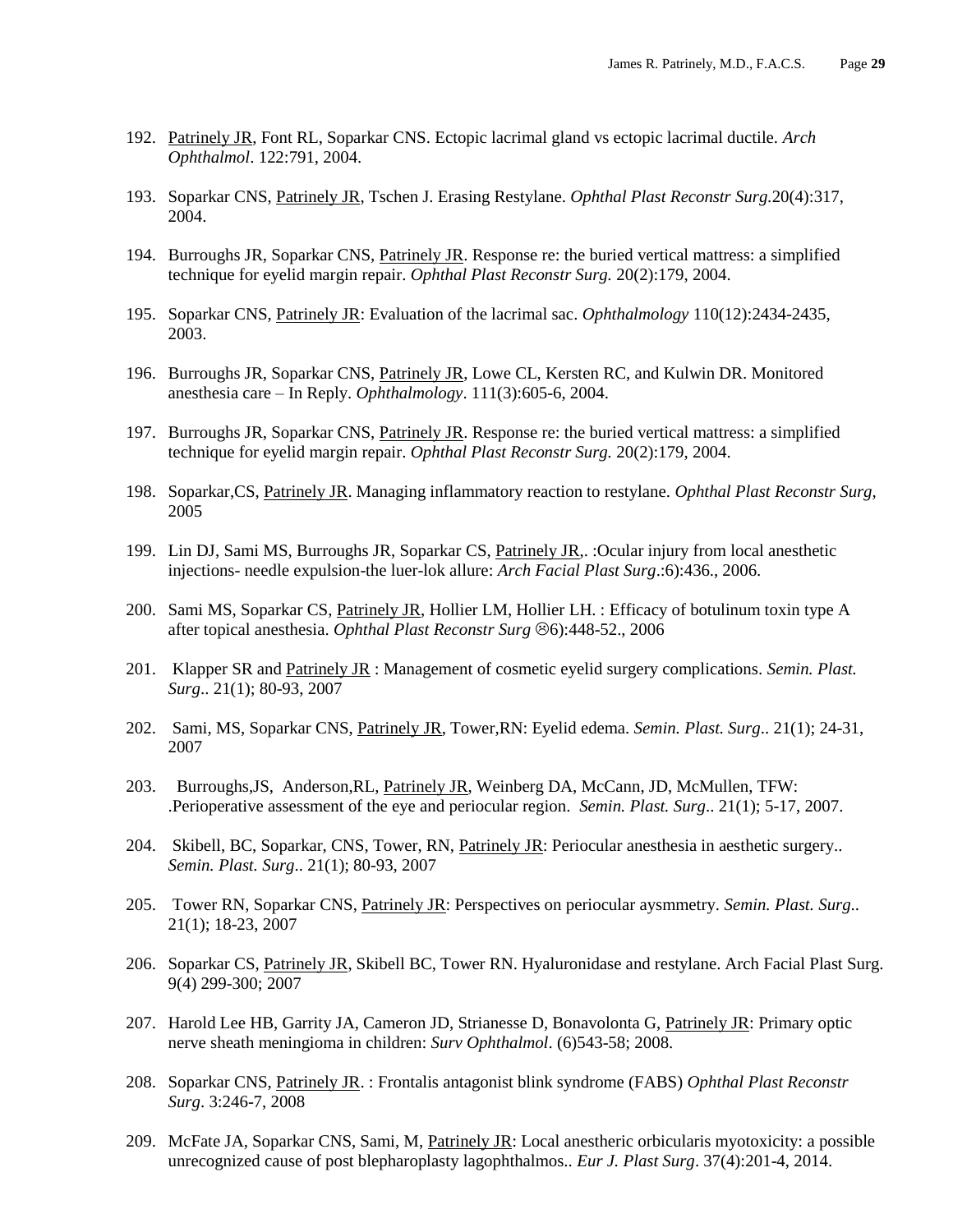- 210. Patrinely JR. Ask the doctor? *Benign Essential Blepharospasm Research Foundation* Vol 33. No. 1 2014.
- 211. Patrinely JR. Ask the doctor? *Benign Essential Blepharospasm Research Foundation* Vol 33. No. 3 2014.
- 212. Soparkar, CNS Sami MS, Patrinely JR. Mastering tear supplements. *Benign Essential Blepharospasm Research Foundation* Vol 33. No. 3 2014.
- 213. Guy WM, Soparkar CNS, Alford EL, Patrinely JR, Sami MS, Parke RB: Traumatic optic neuropathy and second optic nerve injuries. *JAMA Ophthalmol* 132(5):567-571, 2014
- 214. Patrinely, JR. Ask the Doctor? ? *Benign Essential Blepharospasm Research Foundation* Vol 36. No. 2 2016.
- 215. Patrinely, JR. Ask the Doctor? ? *Benign Essential Blepharospasm Research Foundation* Vol 38. No. 2 2018.
- 216. Koshy JC, Sharabi SE, Feldman EM, Hollier LH Jr, Patrinely JR, Soparkar CN. [Effect of dietary zinc](https://www.ncbi.nlm.nih.gov/pubmed/22453589)  [and phytase supplementation on botulinum toxin treatments.](https://www.ncbi.nlm.nih.gov/pubmed/22453589) J Drugs Dermatol. 2012 Apr;11(4):507-12.
- 217. [Hallett M](https://www.ncbi.nlm.nih.gov/pubmed/?term=Hallett%20M%5BAuthor%5D&cauthor=true&cauthor_uid=18852443)<sup>1</sup>, [Evinger C,](https://www.ncbi.nlm.nih.gov/pubmed/?term=Evinger%20C%5BAuthor%5D&cauthor=true&cauthor_uid=18852443) [Jankovic J,](https://www.ncbi.nlm.nih.gov/pubmed/?term=Jankovic%20J%5BAuthor%5D&cauthor=true&cauthor_uid=18852443) [Stacy M;](https://www.ncbi.nlm.nih.gov/pubmed/?term=Stacy%20M%5BAuthor%5D&cauthor=true&cauthor_uid=18852443) [Ali M,](https://www.ncbi.nlm.nih.gov/pubmed/?term=Ali%20M) [Berardelli A,](https://www.ncbi.nlm.nih.gov/pubmed/?term=Berardelli%20A) [Daroff RB,](https://www.ncbi.nlm.nih.gov/pubmed/?term=Daroff%20RB) [Defazio G,](https://www.ncbi.nlm.nih.gov/pubmed/?term=Defazio%20G) Delong [M,](https://www.ncbi.nlm.nih.gov/pubmed/?term=Delong%20M) [Eidelberg D,](https://www.ncbi.nlm.nih.gov/pubmed/?term=Eidelberg%20D) [Evinger C,](https://www.ncbi.nlm.nih.gov/pubmed/?term=Evinger%20C) [Foote K,](https://www.ncbi.nlm.nih.gov/pubmed/?term=Foote%20K) [Hallett M,](https://www.ncbi.nlm.nih.gov/pubmed/?term=Hallett%20M) [Hattori N,](https://www.ncbi.nlm.nih.gov/pubmed/?term=Hattori%20N) [Jankovic J,](https://www.ncbi.nlm.nih.gov/pubmed/?term=Jankovic%20J) [Katz B,](https://www.ncbi.nlm.nih.gov/pubmed/?term=Katz%20B) [Nguyen QT,](https://www.ncbi.nlm.nih.gov/pubmed/?term=Nguyen%20QT) [Lehericy](https://www.ncbi.nlm.nih.gov/pubmed/?term=Lehericy%20S)  [S,](https://www.ncbi.nlm.nih.gov/pubmed/?term=Lehericy%20S) [Meunier S,](https://www.ncbi.nlm.nih.gov/pubmed/?term=Meunier%20S) [Morecraft RJ,](https://www.ncbi.nlm.nih.gov/pubmed/?term=Morecraft%20RJ) [Ozelius LJ,](https://www.ncbi.nlm.nih.gov/pubmed/?term=Ozelius%20LJ) [Patrinely JR,](https://www.ncbi.nlm.nih.gov/pubmed/?term=Patrinely%20JR) [Peckham E,](https://www.ncbi.nlm.nih.gov/pubmed/?term=Peckham%20E) [Perl DP,](https://www.ncbi.nlm.nih.gov/pubmed/?term=Perl%20DP) [Perlmutter JS,](https://www.ncbi.nlm.nih.gov/pubmed/?term=Perlmutter%20JS) Scott [AB,](https://www.ncbi.nlm.nih.gov/pubmed/?term=Scott%20AB) [Singleton A,](https://www.ncbi.nlm.nih.gov/pubmed/?term=Singleton%20A) [Stacy M,](https://www.ncbi.nlm.nih.gov/pubmed/?term=Stacy%20M) [Tolosa E,](https://www.ncbi.nlm.nih.gov/pubmed/?term=Tolosa%20E) [Valente EM,](https://www.ncbi.nlm.nih.gov/pubmed/?term=Valente%20EM) [Valls-Solé J,](https://www.ncbi.nlm.nih.gov/pubmed/?term=Valls-Sol%C3%A9%20J) [Wang JJ.](https://www.ncbi.nlm.nih.gov/pubmed/?term=Wang%20JJ) Update on blepharospasm: report from the BEBRF International Workshop. [Neurology.](https://www.ncbi.nlm.nih.gov/pubmed/18852443) 2008 Oct 14;71(16):1275-82. doi: 10.1212/01.wnl.0000327601.46315.85.
- 218. Patrinely JR Jr, Hamilton KL, Parke RB, Patrinely JR, Soparkar CNS Supraorbital neuralgia associated with thyroid eye disease *Ophthalmic Plast Reconstr Surg* 2021 May-Jun 01;37(3):230-235.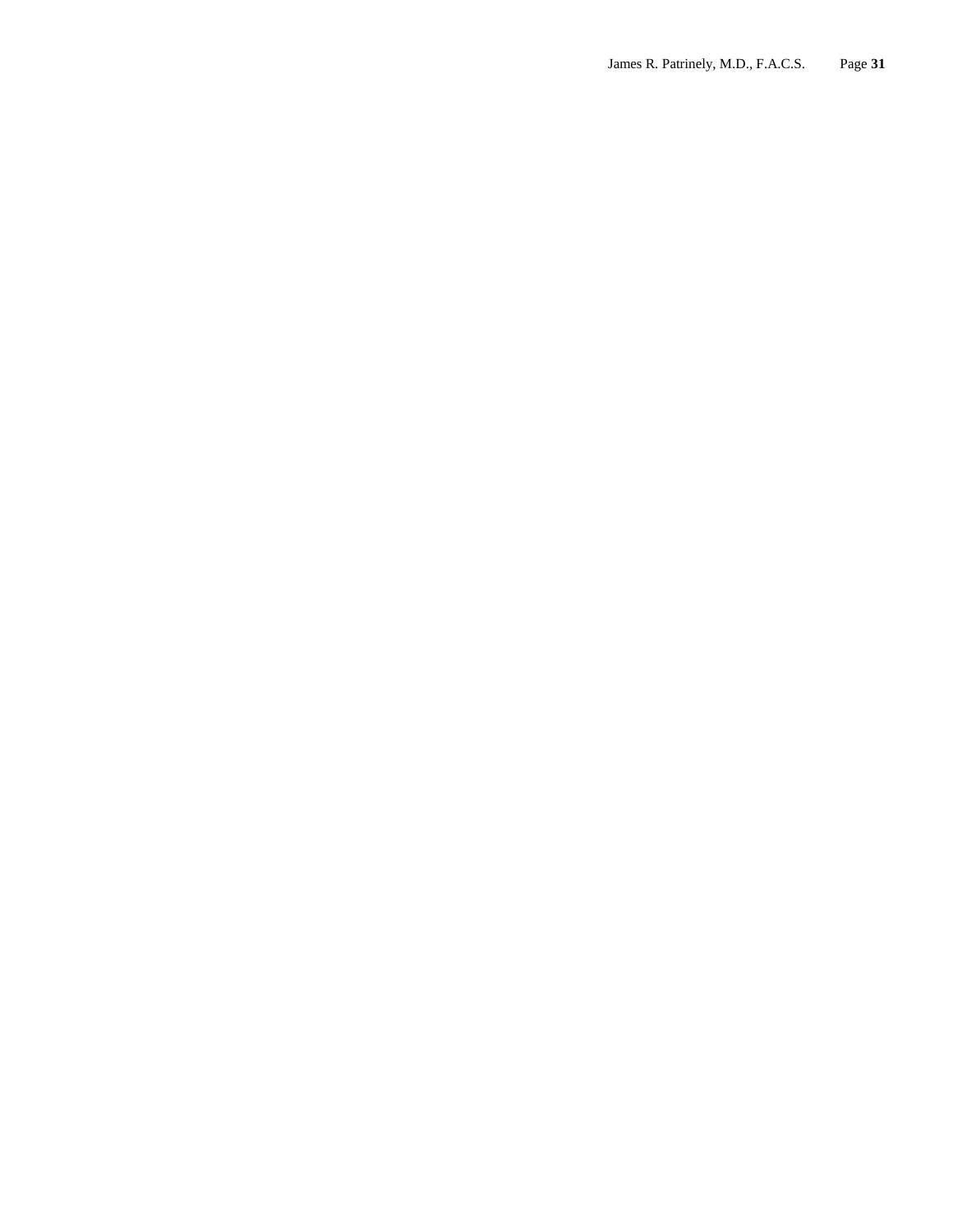#### **BOOK/CHAPTERS:**

- 1. Patrinely JR, and Anderson RL: Anatomy of the orbicularis oculi and other facial muscles. In Jankovic J. and Tolosa, E. (eds): Advances in Neurology: Facial Dyskinesia. New York, Raven Press, 1988, pp. 15-23.
- 2. Anderson RL and Patrinely JR: Surgical management of blepharospasm. In Jankovic, J. and Tolosa, E. (eds): Advances in Neurology: Facial Dyskinesia. New York, Raven Press, 1988, pp. 501-520.
- 3. Patrinely JR, Whiting SA, and Anderson RL: The local side effects of botulinum toxin injections. In: Jankovic, J. and Tolosa, E. (eds): Advances in Neurology: Facial Dyskinesia. New York, Raven Press, 1988, pp. 493-500.
- 4. Patrinely JR and Gigantelli JW: Dacryocystorhinostomy. In Linberg JV (ed) Contemporary Issues in Ophthalmology, Vol. 5: Lacrimal Surgery, New York, Churchill Livingston, 1988, pp. 151-167.
- 5. Patrinely JR: Essential blepharospasm. In Margo CE (ed): Diagnostic Problems in Clinical Ophthalmology, Philadelphia, WB Saunders Company, 1993, pp. 43-48.
- 6. Nowinski TS, Patrinely JR: Revision of fascia lata frontalis suspension. In Mauriello JA, Jr. (ed): Management and Avoidance of Complications of Eyelid Surgery, Vol. 1, Chapter 10, Blue Bell, Pennsylvania, Field & Wood, 1993.
- 5. Patrinely JR, Stal S, Weber RS: Periorbital and craniofacial surgery. In Stewart WB (ed): Ophthalmology Monograph 8, Surgery of the Eyelid, Orbit, and Lacrimal System, San Francisco, American Academy of Ophthalmology, 1995, pp. 60-81.
- 6. Marines HM, Patrinely JR: Male Blepharoplasty. In Bosniak S (ed): Principles and Practices of Ophthalmic Plastic and Reconstructive Surgery, Philadelphia, WB Saunders Company, 1995, pp. 632- 637.
- 7. Nerad JA, Kersten RC, Neuhaus RW, Nowinski TS, Patrinely JR: Section 7: Orbit, Eyelids, and Lacrimal System. Basic and Clinical Science Course 1995-1996, San Francisco, American Academy of Ophthalmology, 1995.
- 10. Patrinely JR, Soparkar CNS: Management of periorbital skin cancer. In Weber RS, Miller M, Goepfert H (eds): Basal and Squamous Cell Skin Cancer of the Head and Neck, Pennsylvania, Williams & Wilkins, 1995, pp. 171-194.
- 11. Patrinely JR: Eyelid reconstruction. In Kroll SS (ed): Reconstructive Surgery for Cancer Patients, St. Louis, Mosby-Year Book Inc, 1995, pp. 184-200.
- 12. Nerad JA, Kersten RC, Neuhaus RW, Nowinski TS, Patrinely JR: Section 7: Orbit, Eyelids, and Lacrimal System. Basic and Clinical Science Course 1995-1996, San Francisco, American Academy of Ophthalmology, 1996.
- 13. Patrinely JR: Patients' Stories Volume II. Benign Essential Blepharospasm Research Foundation, Inc., 1998.
- 14. Pratt DV, Patrinely JR: Conjunctivodacryocystorhinostomy. In Albert DM (ed): Ophthalmic Surgery: Principles and Techniques, Vol. 2, Blackwell Science 1999, pp. 1419-1431.
- 15. Klapper SR, Patrinely JR, Soparkar CS: Eyelid Reconstruction. In Evans GRD (ed): Operative Plastic Surgery, Chapter 23, New York, McGraw-Hill, 2000, pp. 241-254,